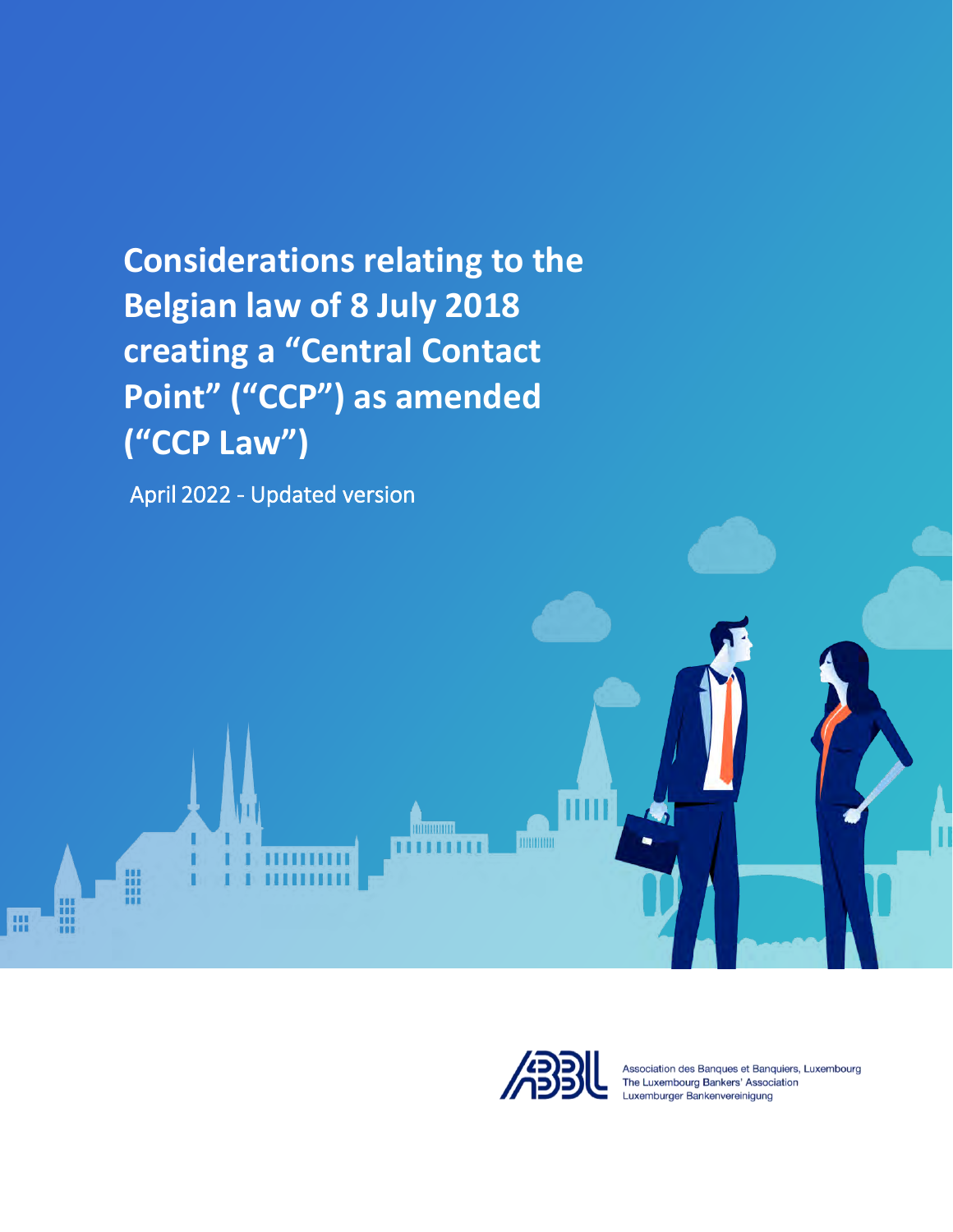

# Purpose and scope

The purpose of the present guidance is to provide ABBL members with clarifications concerning the scope of application of the CCP Law with respect to credit institutions established in Luxembourg, while putting such provisions into perspective with the obligation of professional secrecy to which these credit institutions are bound according to Luxembourg law. The resulting recommendations reflect the findings at the level of the ABBL's Legal Affairs Committee and are based, regarding elements of interpretation under Belgian law, on a memorandum provided by the firm Lallemand Legros & Joyn (Brussels), a copy of which is attached hereto (the "Memorandum").

The present guidance, which was compiled at the request of several members, cannot be construed as an endorsement by the ABBL of the obligations imposed under Belgian law on credit institutions established in Luxembourg. It is the individual responsibility of each member concerned to carry out its own analysis and to take its own decisions accordingly.

*Although the ABBL has taken reasonable precautions to ensure that the information contained herein is complete and correct, this note does not constitute legal advice and neither the ABBL nor any of its contributing members can be held responsible for any errors or omissions. In case of doubt, the concerned institutions are invited to seek the advice of a competent professional.*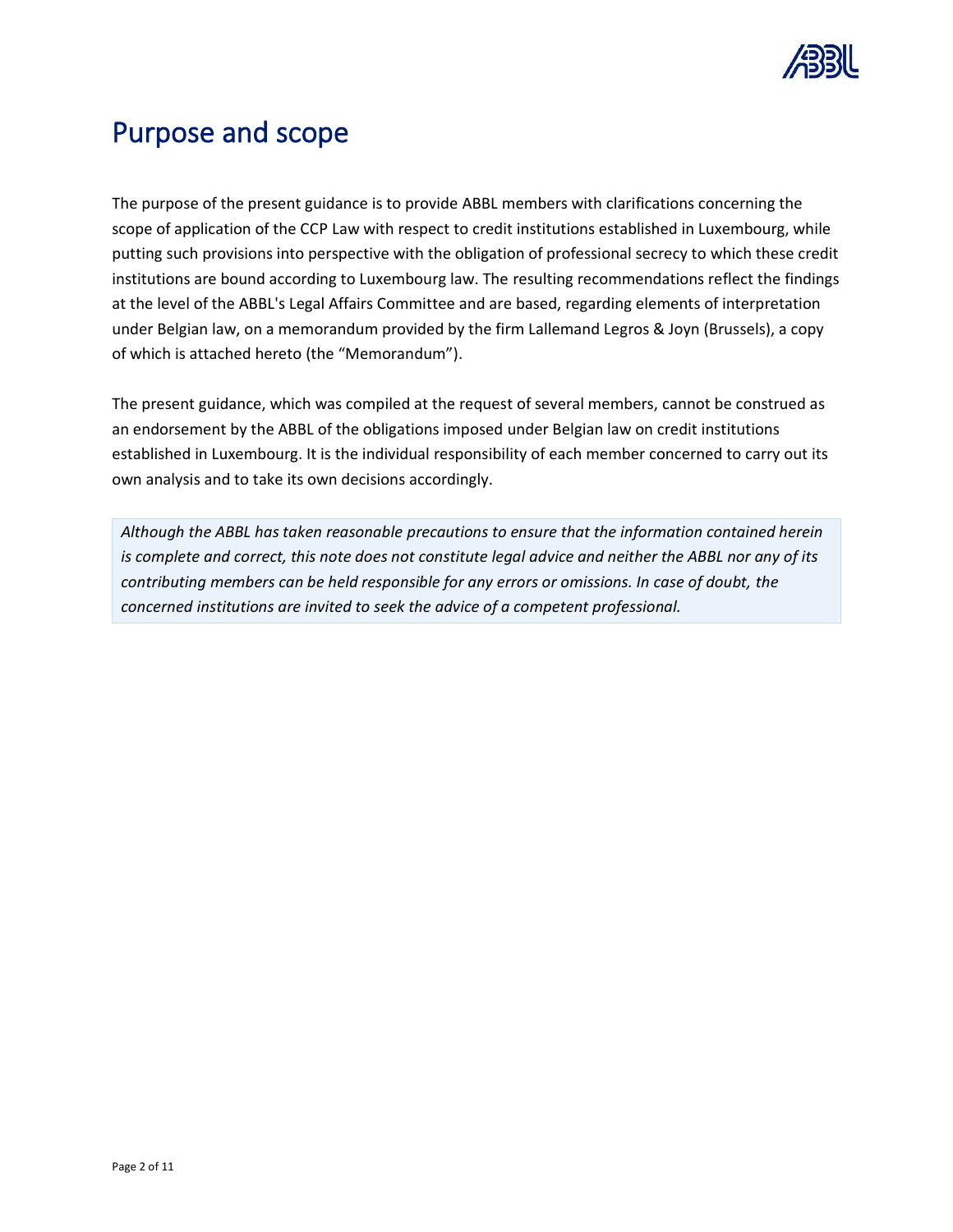

#### **Table of contents**

| $2^{\circ}$    |                                                                                                     |  |
|----------------|-----------------------------------------------------------------------------------------------------|--|
| $\mathbf{3}$   | Criteria for determining whether a bank is active in Belgium by way of free provision of services 5 |  |
| $\overline{4}$ |                                                                                                     |  |
|                |                                                                                                     |  |
|                |                                                                                                     |  |
|                |                                                                                                     |  |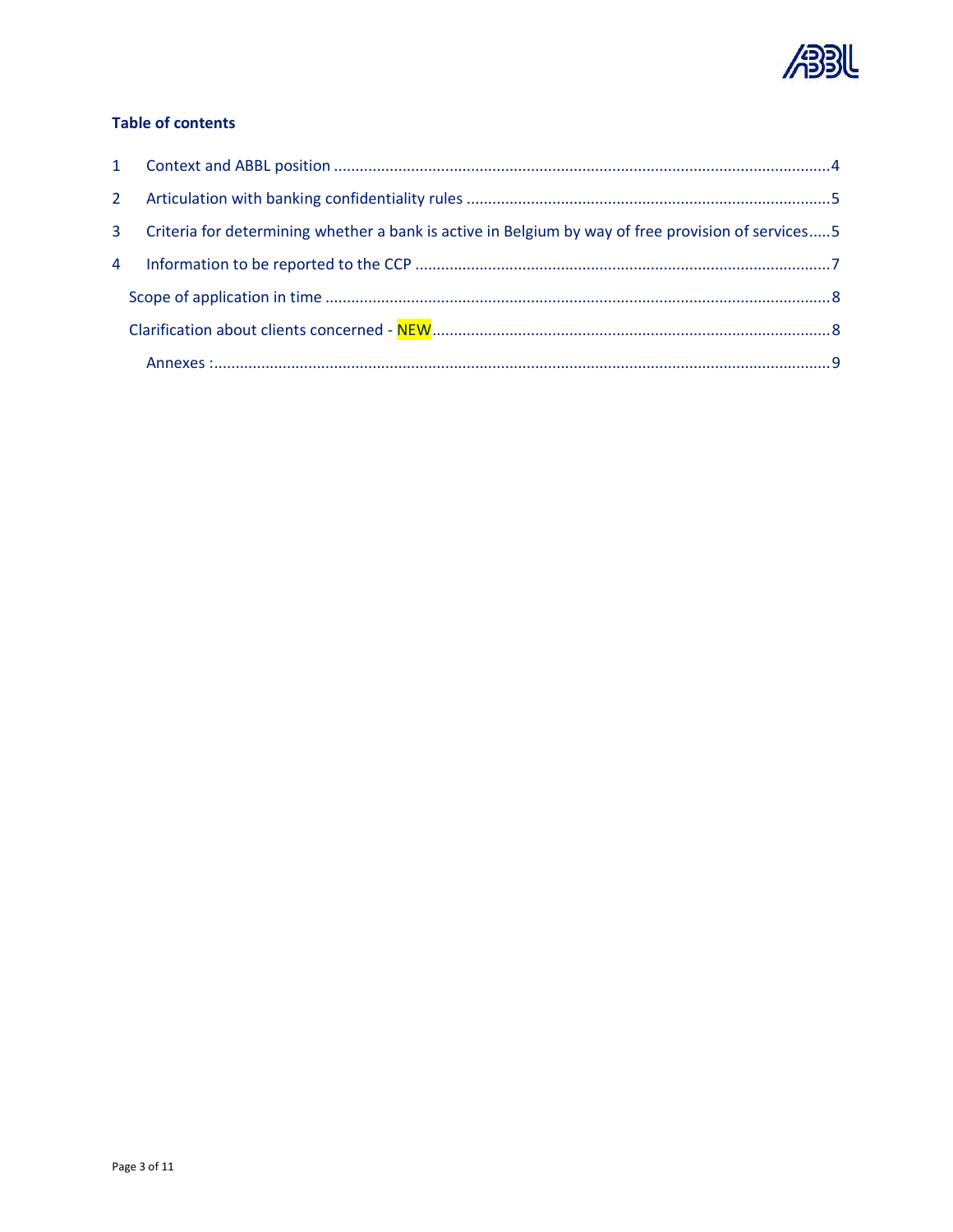

## <span id="page-3-0"></span>**1 Context and ABBL position**

The CCP Law requires credit institutions, payment or electronic money institutions, listed companies and insurance companies to report periodically to the Central Contact Point ("CCP") at the National Bank of Belgium the balance of bank and payment accounts as well as the aggregated amounts of certain financial contracts. The purpose of this system is to facilitate the task of the Belgian tax administration in the context of its tax collection and recovery missions by allowing it to identify the financial institutions (Belgian or foreign) with which the taxpayer holds accounts or with which it has entered into contracts.

Under these provisions, credit institutions established outside Belgium are required to provide the CCP with certain information relating to financial contracts concluded in Belgium with their customers. These contracts are irrefutably deemed to be concluded in Belgium when such contracts are concluded remotely by a Luxembourg bank by way of freedom of services in Belgium with a client having its registered office, domicile or habitual residence in Belgium. The first communication of information to the CCP by the concerned foreign banks should have been made by 31 January 2022 at the latest.

Considering the very short deadline and the legal uncertainties that have been identified under both Belgian and Luxembourg law, the ABBL has requested, in the name and on behalf of its members, an extension of the deadline for the submission of first reports to the National Bank of Belgium. By return of letter dated 18 February 2022, the National Bank of Belgium indicated that it was not competent to grant such an extension. The ABBL remains of the opinion that the timeframe foreseen for the initial reporting obligations under the CCP Law did not allow foreign institutions to comply within a realistic timeframe with the obligations imposed on them under Belgian law. In this respect, the ABBL would like to stress that it was only informally that its members were informed of the existence of this legislation, no prior notification having reportedly been made to the Luxembourg supervisory authority. Secondly, the irrefutable presumption according to which contracts concluded at a distance are deemed to have been concluded in Belgium was only introduced by the law of 2 December 2021 which entered into force only on 24 December 2021, i.e. barely a month before the first reporting deadline on 31 January 2022.

While the ABBL and its members are fully committed to the fight against money laundering and tax evasion, we shall stress that most of the information required from credit institutions established in another Member State of the European Union is already made available to competent Belgian authorities on a periodic basis within the framework of the European directive on administrative cooperation in the field of taxation.

The ABBL further notes that the scheme under review is a source of legal uncertainty for banks established in Luxembourg considering banking confidentiality rules under Luxembourg law coupled with various open points of interpretation identified by members regarding the personal and material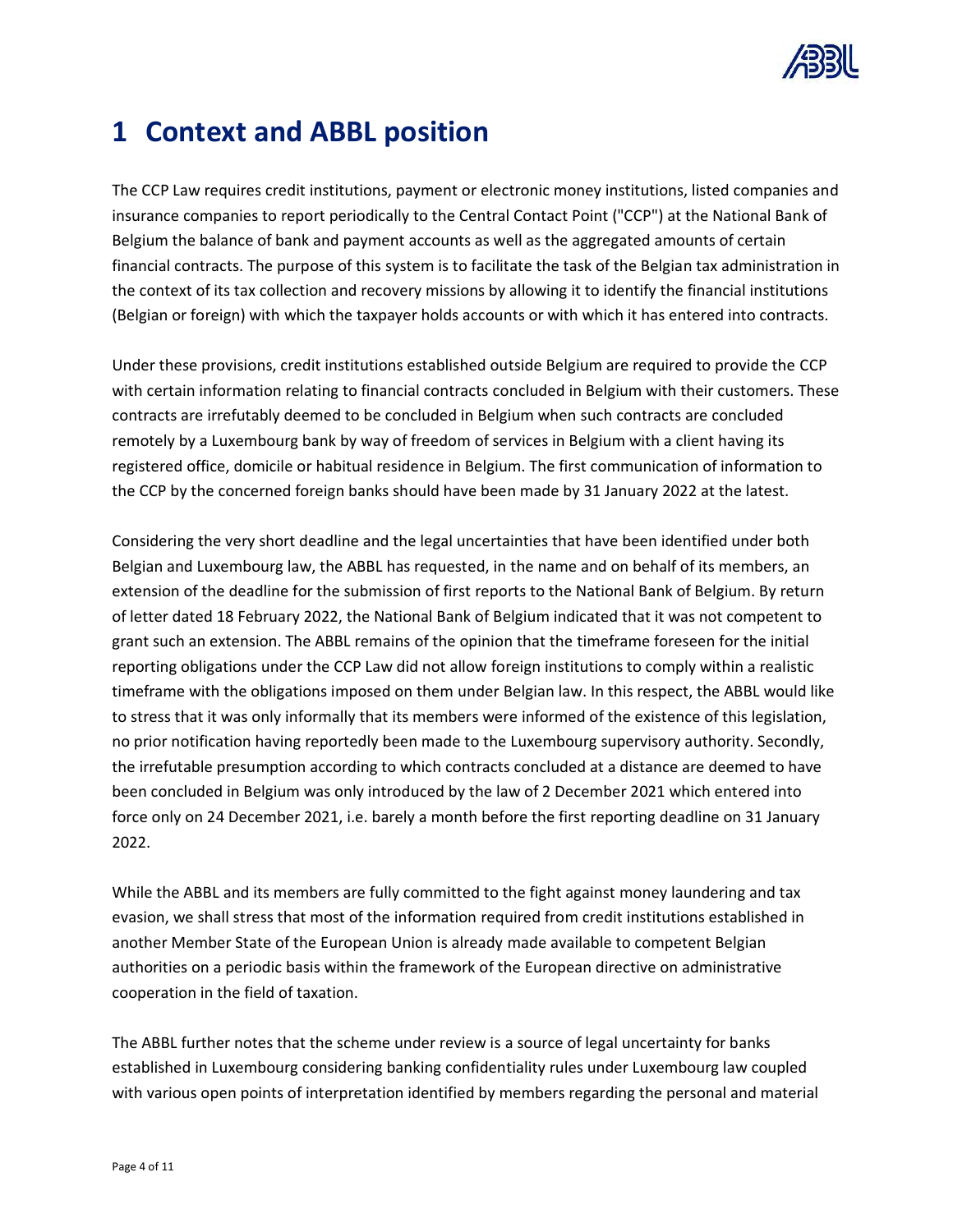

scope of application of the scheme at hand. Finally, the scheme at hand has been identified as a source of significant operational constraints for credit institutions outside Belgium and may thus potentially result in barriers to the free provision of services. Its compatibility with EU law may therefore, to our view, be questioned.

# <span id="page-4-0"></span>**2 Articulation with banking confidentiality rules**

The obligation to communicate information to the CCP according to the CCP Law conflicts with the obligation of professional secrecy to which Luxembourg banks<sup>1</sup> are subject and which is lifted only in a certain number of cases limitatively listed, in particular when the disclosure of information is authorized or imposed by or under a Luxembourg legislative provision. In the case hand, the CCP Law is not a Luxembourg legislative provision since it has neither been ratified nor transposed by Luxembourg. As a result, the CCP law cannot constitute a proper legal basis to waive professional secrecy and to allow Luxembourg banks to report personal information to the CCP<sup>2</sup>.

In view of this background, and in the absence of directions to the contrary issued by the *Commission de Surveillance du Secteur Financier*, it is therefore important for the banks concerned to obtain the client's consent to the disclosure of relevant information to the CCP. The obtention of such consent would indeed address the risk of breach of professional secrecy in case of reporting of personal information to the CCP under Belgian law.

<span id="page-4-1"></span>**Recommendation 1: Obtain client consent to provide information to the CCP under the CCP law** 

# **<sup>3</sup> Criteria for determining whether a bank is active in Belgium by way of free provision of services**

The question of whether and how a credit institution is active in Belgium by way of free provision of services is instrumental for determining whether the said credit institution is bound to reporting obligations under CCP law.

<sup>&</sup>lt;sup>1</sup> Art. 41 of the law of 5 April 1993 on the financial sector as amended

<sup>&</sup>lt;sup>2</sup> The publication of the Belgian law under review in the Memorial (Mem. A34 of 29 January 2020) by the Ministerial Regulation of 24 January 2020 amending the Ministerial Regulation of 4 October 1977 concerning the coordination of general provisions relating to customs and excise does not, to our view, alter this conclusion. Indeed, subsequent amendments to the Belgian law at hand, from which the reporting obligations are derived, have not been published in the Memorial. Moreover, it appears that the publication of the initial version of the Belgian law under review solely relates to customs and excise matters within the framework of the Belgium-Luxembourg Economic Union.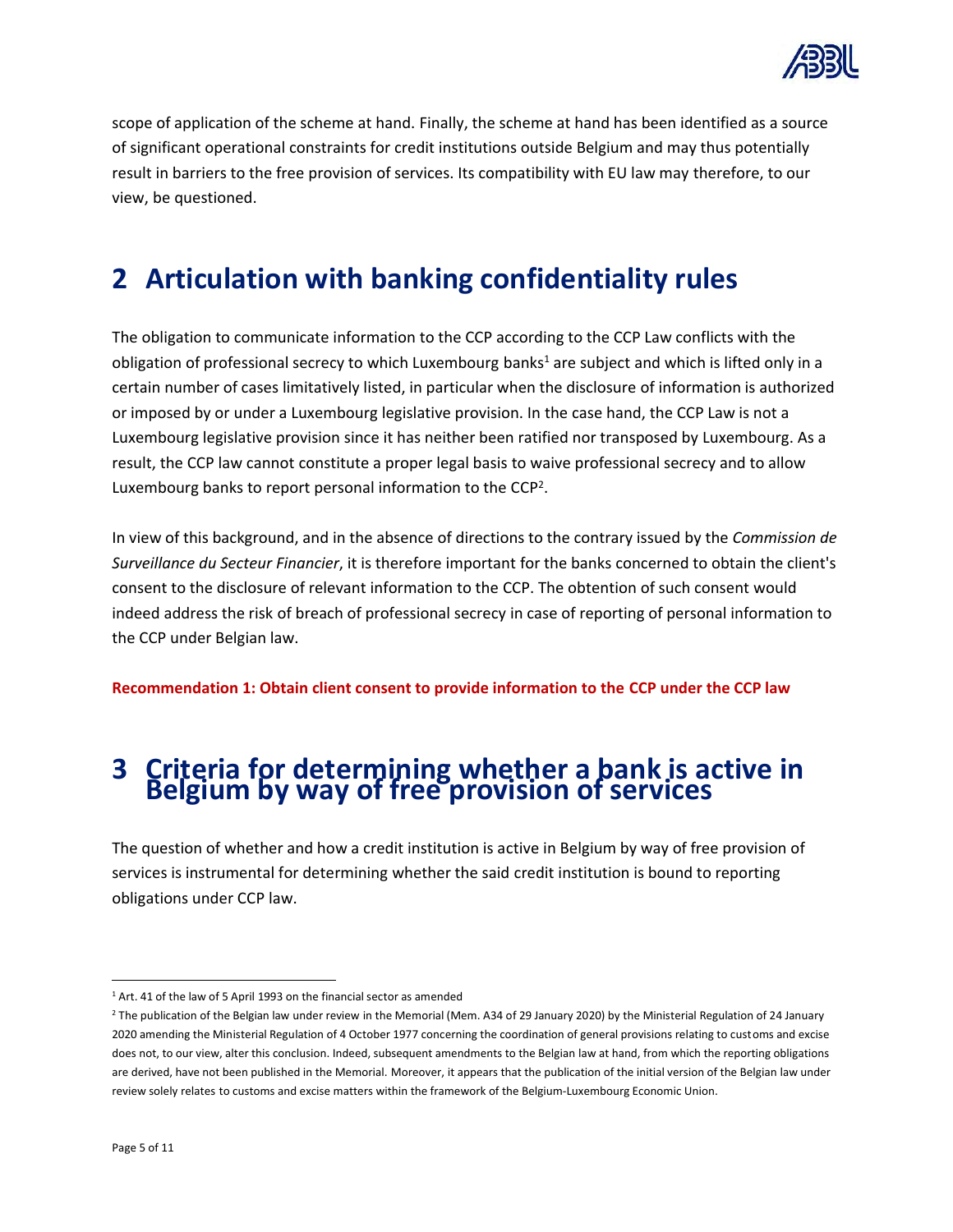

The ABBL appointed the law firm Lallemand Legros & Joyn (Brussels) to clarify under Belgian law relevant criteria for determining whether a credit institution is active under the freedom of services in Belgium (and therefore falls within the scope of the CCP Law) and, to the extent applicable, the scope of the reportable information to the CCP.

Based on the Memorandum, the table below summarizes a number of cases where the CCP Law may or may not apply.

| Financial contract whose elements are physically        | CCP Law not applicable                                 |
|---------------------------------------------------------|--------------------------------------------------------|
| («face-to-face») negotiated in Luxembourg, and which    |                                                        |
| is physically («face-to-face») concluded in             |                                                        |
| Luxembourg.                                             |                                                        |
| A financial contract whose elements are negotiated      | CCP Law applicable                                     |
| and/or which is concluded physically («face-to-face»)   |                                                        |
| in Belgium.                                             |                                                        |
| Financial contract negotiated at a distance and         | CCP Law not applicable                                 |
| concluded physically («face-to-face ») in Luxembourg,   |                                                        |
| even if there was active FPS (canvassing and/or         |                                                        |
| website directed to Belgium).                           |                                                        |
| Financial contract physically negotiated («face-to-face | CCP Law not applicable                                 |
| ») in Luxembourg and concluded at a distance, via       |                                                        |
| «reverse solicitation» (passive FPS, i.e. no canvassing |                                                        |
| or website directed to Belgium).                        |                                                        |
| Financial contract negotiated at a distance and         | CCP Law not applicable                                 |
| concluded at a distance via «reverse solicitation» (FPS |                                                        |
| passive, i.e. no canvassing or website directed towards |                                                        |
| Belgium).                                               |                                                        |
| Financial contract negotiated at a distance and         | <b>CCP Law applicable</b> - possibility to demonstrate |
| concluded at a distance via active FPS (canvassing or   | that the customer took the initiative is not allowed.  |
| website directed to Belgium).                           |                                                        |

**Recommendation 2: Determine whether the bank is bound to reporting obligations under the CCP law by assessing whether and how the bank is active in Belgium by way of free provision of services** 

**For further details: §2.2 et §2.3 of the Memorandum**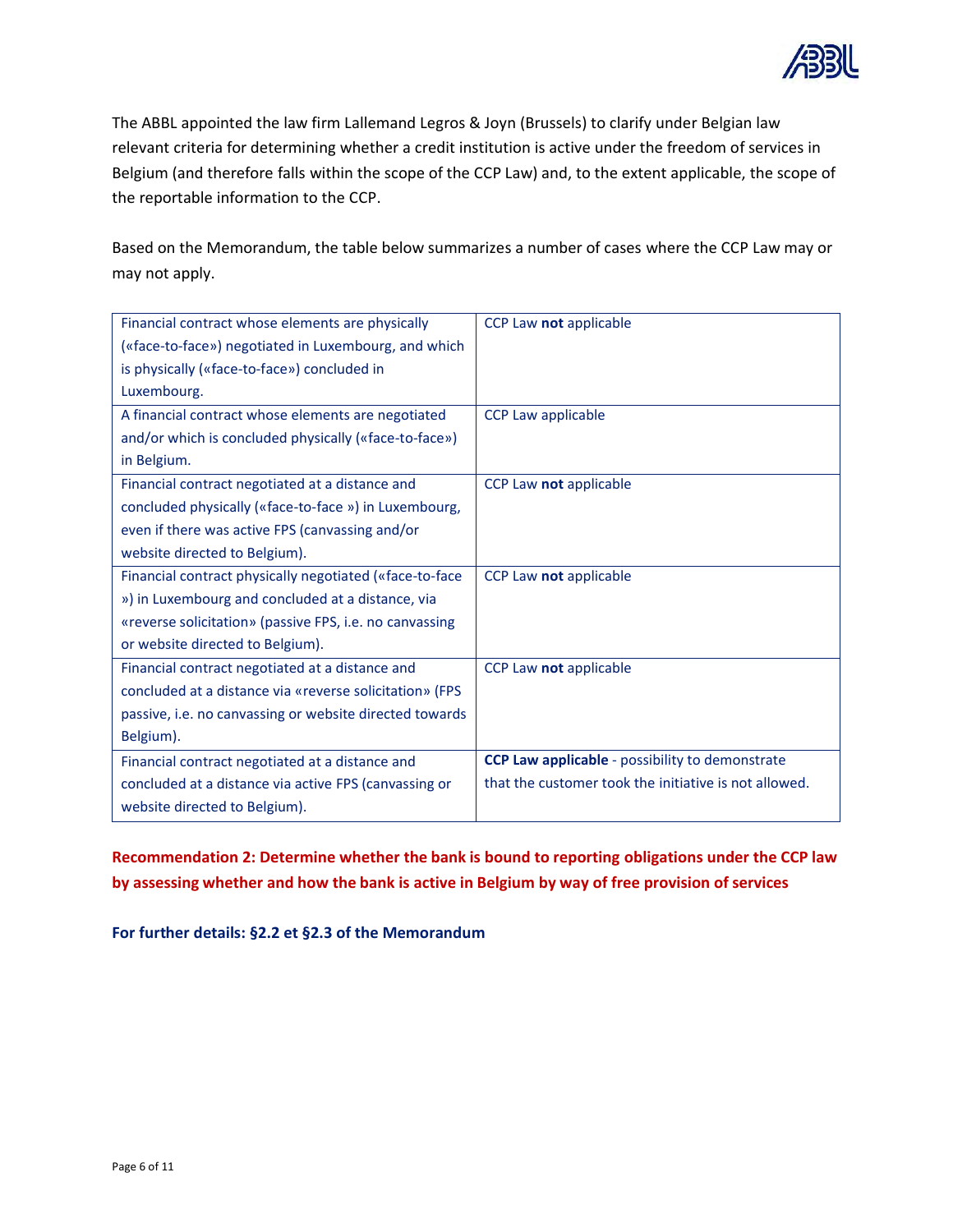

# <span id="page-6-0"></span>**4 Information to be reported to the CCP**

The table below summarizes the scope of the reportable information under the CCP by foreign entities bound to reporting obligations under the CCP law. This summary is based on legal advice received by the ABBL under Belgian law and focuses on financial contracts, bearing in mind that bank or payment accounts maintained by foreign entities are in principle not reportable except in case of branches located in Belgium.

|    | Financial contracts (Article 4 §1 3° CCP Law)                                                                                                                                                                |                           |
|----|--------------------------------------------------------------------------------------------------------------------------------------------------------------------------------------------------------------|---------------------------|
| 1. | Renting of safes (Article 4 §1, 3° a))                                                                                                                                                                       | <b>CCP Law applicable</b> |
| 2. | All credits in any form, including unauthorised<br>overdraft facilities, which are granted to natural<br>or legal persons (Articles 4 §1, 3° d), g), h) i))                                                  | <b>CCP Law applicable</b> |
| 3. | The contract relating to investment and/or<br>related services that relate to the activities listed<br>in Article 1 §3, paragraph 2 of the Law of 25 April<br>2014 («The Banking Law») (Article 4 §1, 3° c)) |                           |
|    | 3.1. So-called «principal» investment services<br>(Article 1§3, paragraph 2, of the Banking<br>Law):                                                                                                         |                           |
|    | 3.1.1. underwriting financial instruments<br>and/or placing financial instruments on<br>a firm commitment basis;                                                                                             | <b>CCP Law applicable</b> |
|    | 3.1.2. the placement of financial instruments<br>without firm commitment;                                                                                                                                    | <b>CCP Law applicable</b> |
|    | 3.1.3. the operation of a multilateral trading<br>facility; or the operation of an<br>organised trading facility                                                                                             | <b>CCP Law applicable</b> |
|    | 3.2. So-called "ancillary" investment services:                                                                                                                                                              |                           |
|    | 3.2.1. custody and administration of financial<br>instruments on behalf of clients,<br>including custodial and related<br>services, (Article 4 §1, 3° c);                                                    |                           |
|    | only the contract for opening<br>$\bullet$<br>securities accounts                                                                                                                                            | <b>CCP Law applicable</b> |
|    | not RTO, discretionary management,<br>$\bullet$<br>or investment advice contracts                                                                                                                            | CCP Law not applicable    |
|    | 3.2.2. cash accounts pending allocation to the<br>acquisition of financial instruments or                                                                                                                    |                           |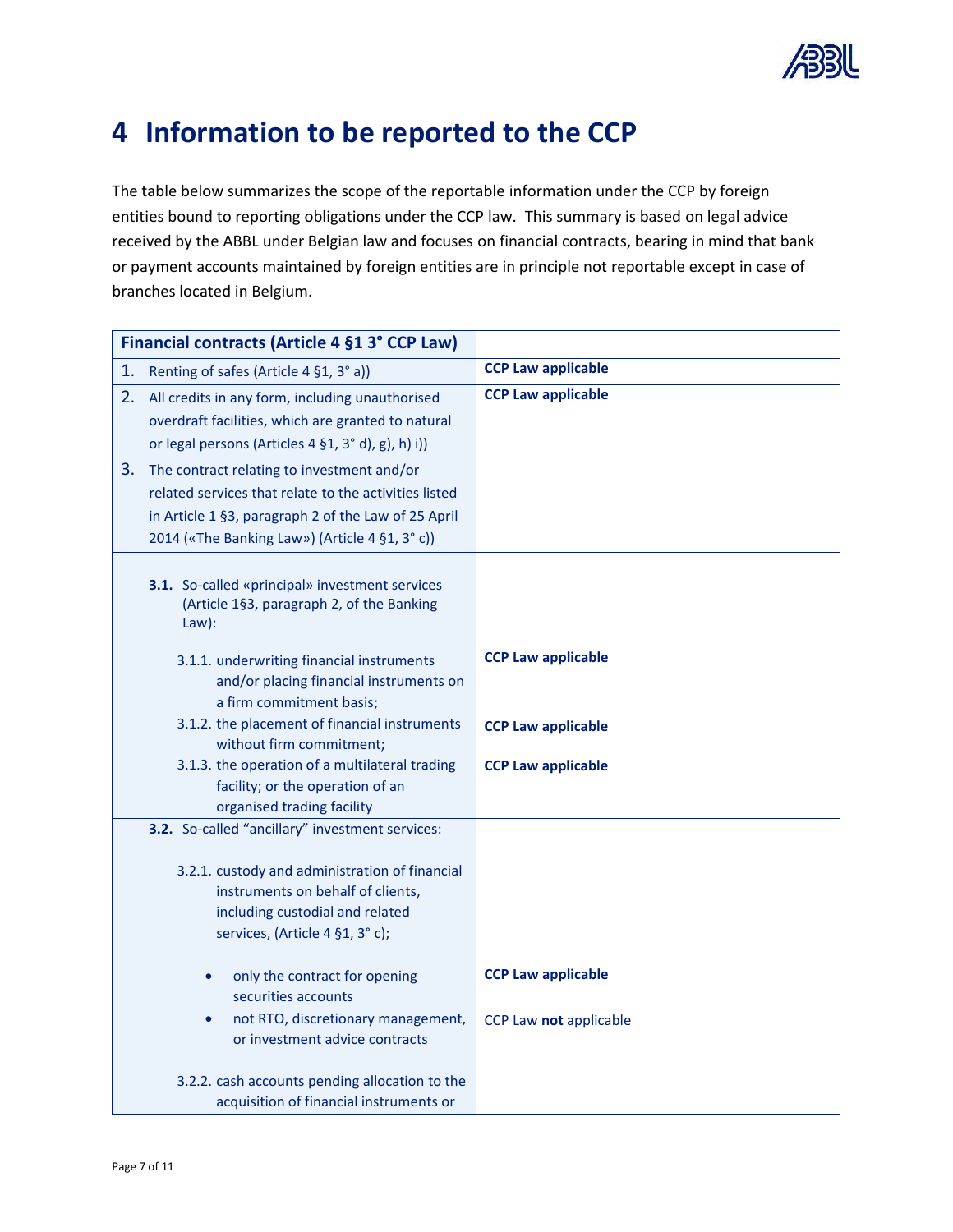

| restitution (e.g. dividends or sale of<br>securities) (Articles 4 §1, 3° c) CCP Law<br>and 533, $§$ 1 Banking Law).                                                                                                 |                                                               |
|---------------------------------------------------------------------------------------------------------------------------------------------------------------------------------------------------------------------|---------------------------------------------------------------|
| cash accounts which are<br>exclusively linked to securities<br>accounts                                                                                                                                             | CCP Law in principle applicable (to be confirmed)             |
| cash accounts that are not<br>exclusively allocated to securities<br>accounts                                                                                                                                       | CCP Law not applicable                                        |
| 3.2.3. the granting of credit or a loan to an<br>investor to enable him or her to carry<br>out a transaction in one or more<br>financial instruments, in which the firm<br>granting the credit or loan is involved; | <b>CCP Law applicable</b>                                     |
| 3.2.4. foreign exchange services where such<br>services are related to the provision of<br>investment services or services related<br>to underwriting                                                               | Targeted by the CCP Law but this seems inconsistent to<br>us. |

### <span id="page-7-0"></span>Scope of application in time

Regarding the scope of application in time of the CCP Law, it shall be noted that the CCP Law applies to all current and future contracts, regardless of their date of conclusion.

## <span id="page-7-1"></span>Clarification about clients concerned - NEW

The CCP Law defines the "Client" as being any natural or legal person (article 2 §1, 11°) while article 4 §1 3° relating to financial contracts refers to the Client who has concluded a financial contract with the person liable some information. Some of the financial contracts listed in Article 4 §1 3° specifically target contracts concluded with consumers (consumer loans, even if loans concluded with non-consumer customers are also then covered), but Article 4 §1 3° c) relating to investment services targets clients in general and not only consumer clients. Similarly, Article 2§1 10° relating to the definition and scope of financial contracts targets the Client, generally defined as including consumer and non-consumer clients.

**Recommendation 3: Determine the information reportable to the CCP based on an assessment of relevant products and services offered to Belgian clients** 

**For further details: §3.1 et §3.2 et part IV of the Memorandum**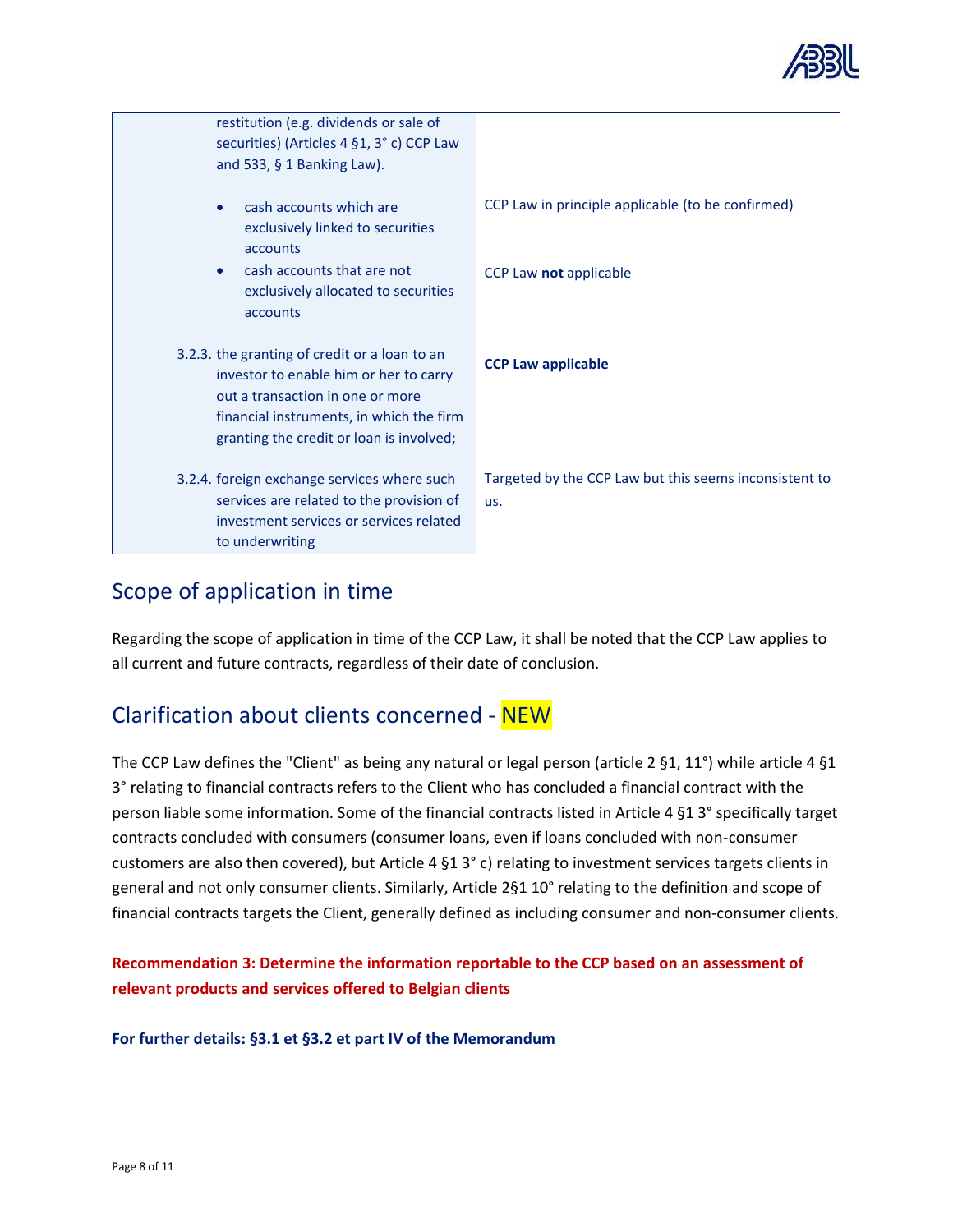

#### <span id="page-8-0"></span>Annexes :

- Memorandum of 25 March 2022 of law firm Lallemand Legros & Join, CCP Law Obligations for foreign banks;
- ABBL Letter to the National Bank of Belgium dated 31 January 2022 (in French);
- Letter from the National Bank of Belgium to the ABBL dated 18 February 2022 (in French).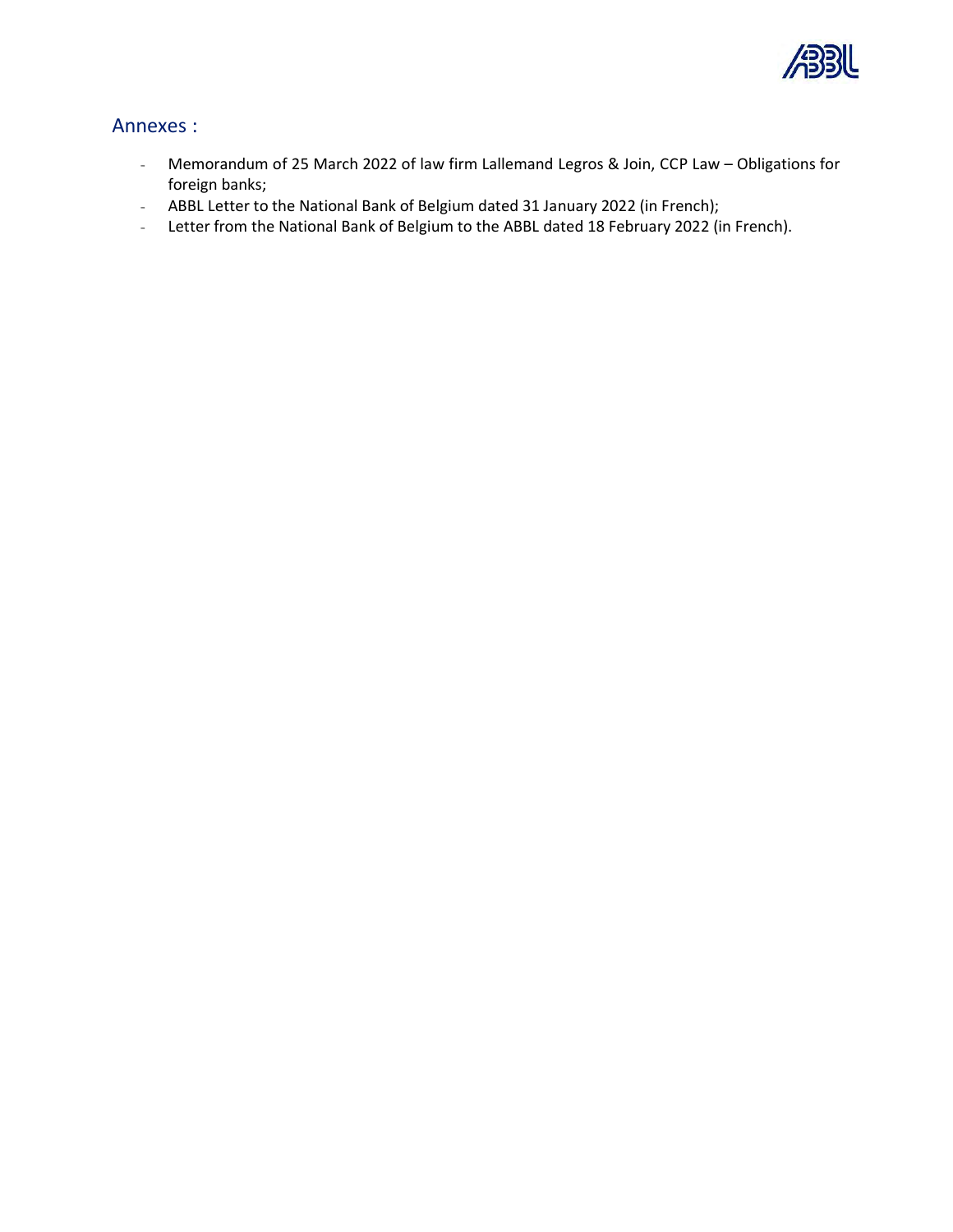

#### **MEMORANDUM**

| <b>Date</b> | <b>25 March 2022</b>                                         |
|-------------|--------------------------------------------------------------|
| To          | Luxembourg Bankers' Association (ABBL) / Mr Seillès & Mr Hug |
| <b>From</b> | LLJ - Finance & Tax / Christophe Steyaert & Antoine Dayez    |
| Subject     | <b>CCP Law - Obligations of foreign banks</b>                |

Dear Sirs,

We are following up on our various discussions regarding your request for an interpretation of the CCP Law.

#### **I. CONTEXT**

*1.* The Belgian law of 8 July 2018 creating a "Central Contact Point" ("**CCP**"), as amended by the laws of 20 December 2020, 27 June 2021 and 2 December 2021 (hereinafter the "**CCP Law**"), requires credit institutions, payment or electronic money institutions, listed companies and insurance companies to periodically communicate to the CCP the balance of bank and payment accounts as well as the aggregate amounts of certain financial contracts<sup>1</sup>.

The Luxembourg Banker's Association (hereinafter "**ABBL**") wishes to obtain guidance on the implementation of the CCP Law by Luxembourg credit institutions.

It follows from the territorial scope of application of the law that foreign credit institutions may be subject to the obligation to disclose the aggregate amounts of certain financial contracts "concluded at a distance"<sup>2</sup>.

More specifically, the ABBL would like clarification on the following three points:

<sup>1</sup> Law of 8 July 2018 organising a central contact point for financial accounts and contracts and extending access to the central file of notices of seizure, delegation, assignment, collective debt settlement and protest.

<sup>2</sup> The obligation to disclose the aggregate amounts of financial contracts as at 31 January 2022 was added by the Law of 20 December 2020 (foreign credit institutions are in principle not affected by the obligation relating to bank and payment accounts, see below, point III); this Law is the subject of an annulment appeal currently pending before the Constitutional Court. The appeal appears to be based mainly on grounds relating to the invasion of privacy. Case no. 7612, filed on 30 June 2021 (see M.B. 30 August 2021). The Court's decision is expected towards the end of 2022.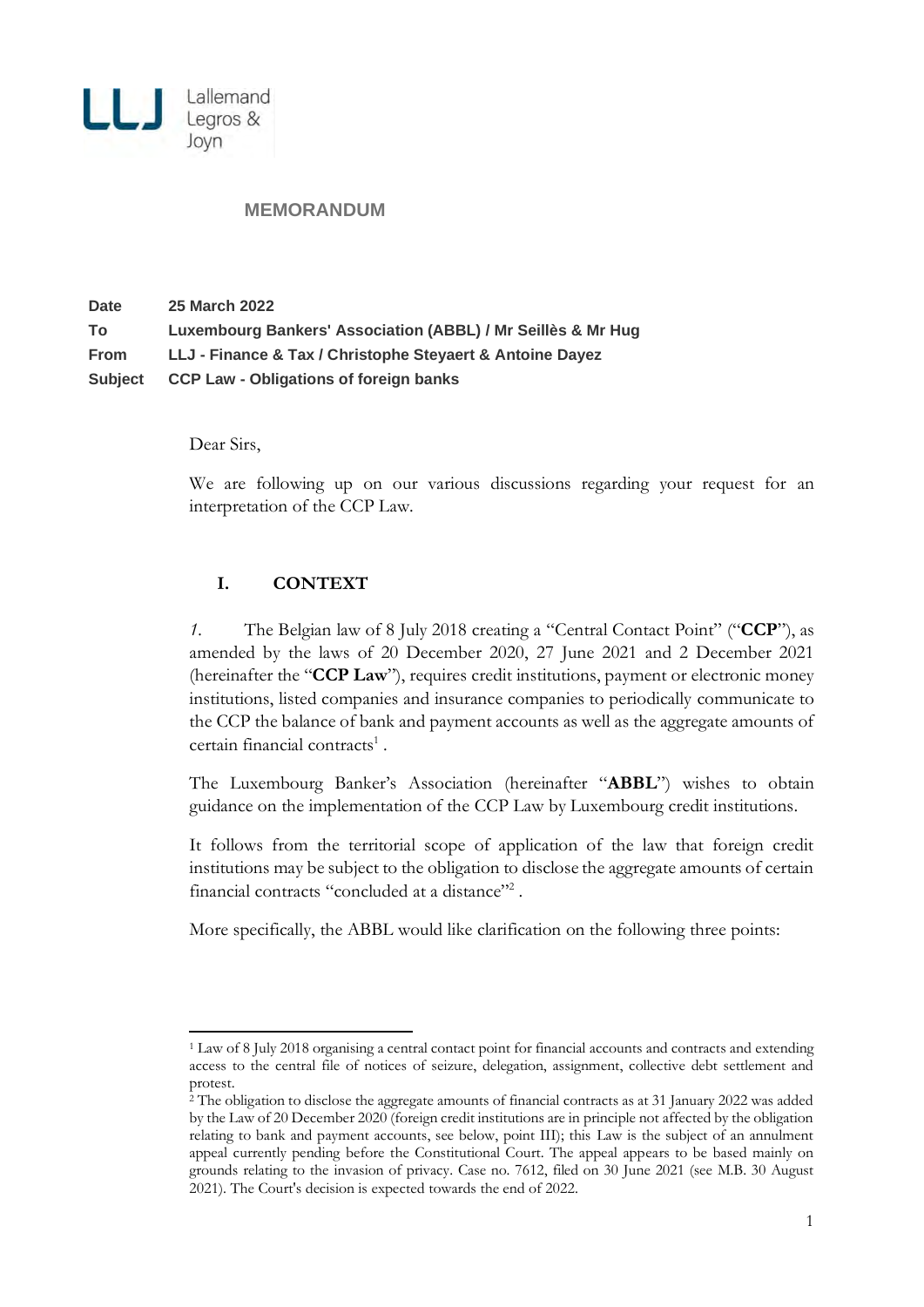

- with regard to financial contracts<sup>3</sup> concluded at a distance, clarification is requested on how to distinguish (1) those that are "*concluded with a party responsible for providing information established abroad and active in Belgium under the freedom to provide services"* ("**FPS**") and that are subject to the CCP Law, (2) from those that are concluded with a party responsible for providing information established abroad who is not active in Belgium under the FPS and that are therefore not subject to the CCP Law.

This question applies more specifically to the Belgian co-contractors of these financial contracts concluded by your members.

- on how to define the concepts of "bank and payment account" and "financial contract" under the CCP Law;
- on the application of the CCP Law to current financial contracts;

#### **II. FINANCIAL CONTRACTS CONCLUDED AT A DISTANCE AND THE NOTION OF ACTIVE FPS IN BELGIUM**

*2.* The CCP Law does not define the concept of a distance contract.

The Financial Services and Markets Authority ("**FSMA**"), using the definition of distance consumer financial contracts in the Economic Law Code ("ELC") 4 , defines a distance contract as one that "*is characterised by the absence at any time of the simultaneous physical presence of the financial undertaking and the consumer up to and including the conclusion of the contract. The entire distribution process (negotiation, offer and conclusion of the contract) involves exclusively one or more remote communication techniques, such as the Internet, e-mail, telephone, SMS, fax, post, etc.*<sup>5</sup> *"*

According to FSMA, "*For example, there is no question of an 'organised system' of distance selling or service provision if a company only occasionally concludes contracts by telephone or e-mail as a result*  of sporadic contacts from its customers.<sup>6</sup>"

<sup>&</sup>lt;sup>3</sup> Related to investment services.

<sup>4</sup> Article I.8, 15° ELC.

<sup>5</sup> FSMA, Covid-19 crisis: distance contracts for investment services and insurance distribution (12 May 2020), page 3.

<sup>6</sup> FSMA, Covid-19 crisis: distance contracts for investment services and insurance distribution (12 May 2020) footnote 11 and footnote 12 which refers to recital 18 of Directive 2002/65/EC of the European Parliament and of the Council of 23 September 2002 concerning the distance marketing of consumer financial services: *"By covering a service-provision scheme organised by the financial services provider, this Directive aims to exclude from its scope services provided on a strictly occasional basis and outside a commercial structure dedicated to the conclusion of distance contracts".*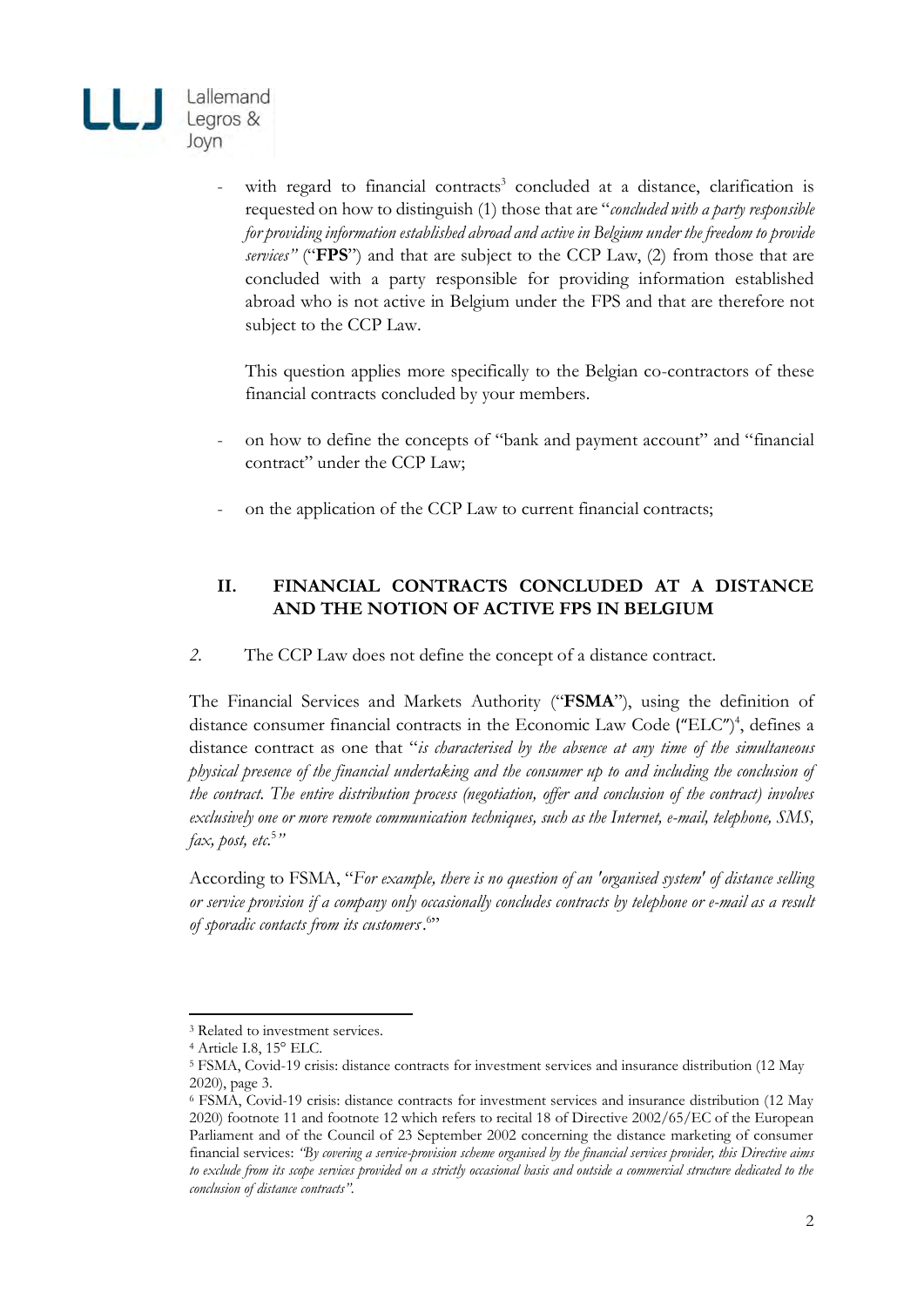

This restrictive definition given by the FSMA is specific to the regulation of financial contracts concluded at a distance with consumers. It is logical in the context of this consumer protection regulation.

We will examine the extent to which this definition is compatible with the concept of distance contract under the CCP Law and in particular whether it should not be given a different scope with regard to the reference to the concept of active FPS.

*3.* In this respect, although your request is more specifically aimed at distance contracts, it is in fact more broadly concerned with determining the scope of application of the CCP Law to foreign credit institutions with regard to «financial contracts».

#### **2.1 Analysis of the CCP Law**

*4.* Before being amended by the laws of 20 December 2020, 27 June 2021 and 2 December 2021, the law of 8 July 2018 defined financial contracts as (see Article 2, 10°):

*"any contract referred to in Article 4, 3°, concluded in Belgium by a party responsible for providing information and of which his client is the principal contractor or co-contractor."*

Even then, the question arose as to what was meant by «concluded in Belgium». In its information note (version of 25 March 2020), the CCP already gave an extensive interpretation of this notion. It states that it should be understood that a financial contract is concluded in Belgium:

when it is concluded **physically** («in person») on Belgian territory.

This excludes, a priori, contracts physically concluded abroad from its scope of application.

However, the information note specifies that a contract is deemed to have been concluded in Belgium if both parties being physically in Belgium agreed on the substantial elements of the contract (subject matter, price, etc.), irrespective of whether the contract is subsequently signed abroad in person **or** at a distance.

As a result of this position, if the contract was physically concluded or negotiated in Belgium, even following a solicitation made at the sole initiative of the beneficiary ("reverse solicitation"), the CCP Law applies (see also below)<sup>7</sup>.

- in the case of a **distance** contract with a foreign institution, if the latter is **active in Belgium via the FPS**.

<sup>7</sup> This position of the CCP could be challenged under European law.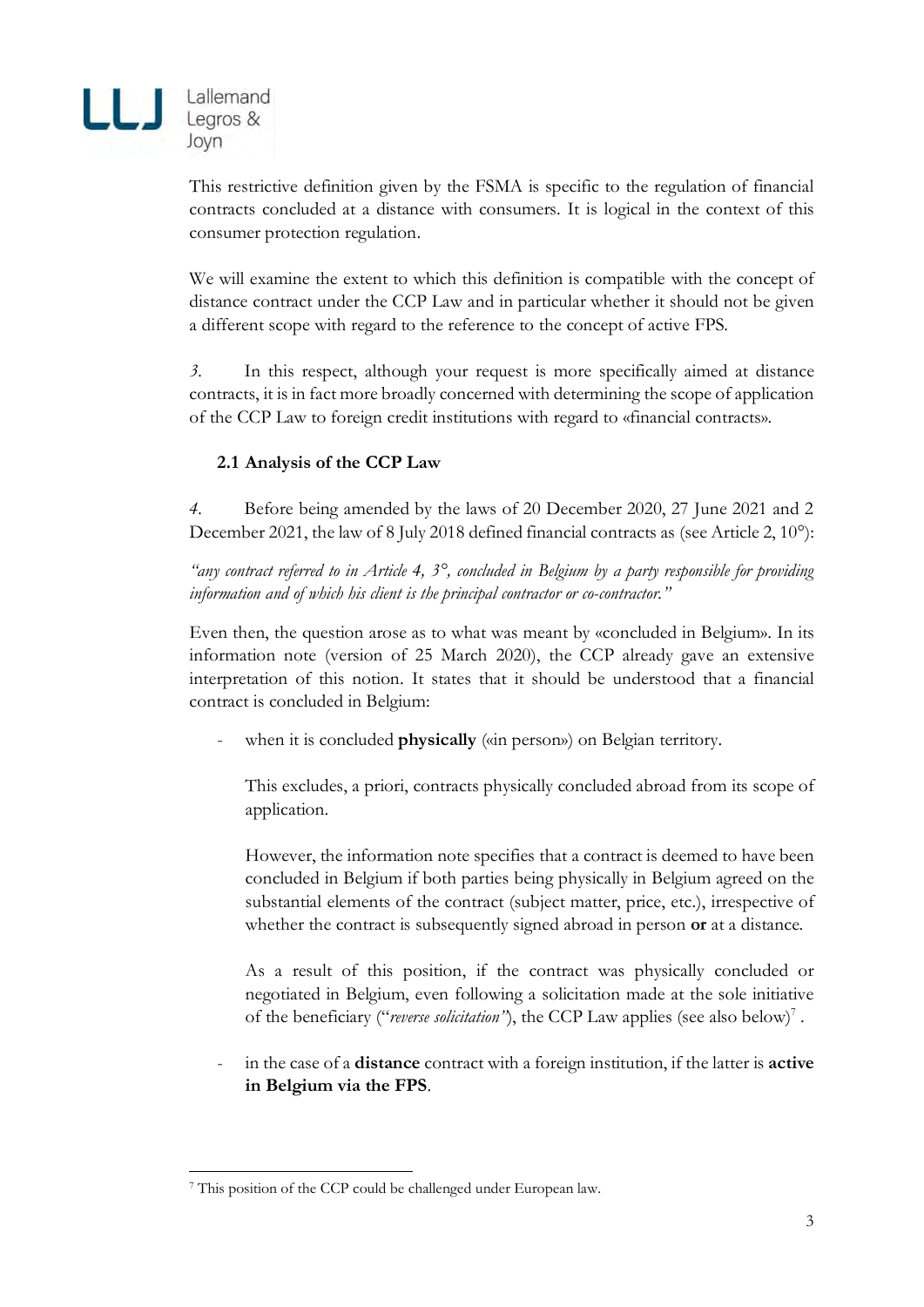

However, this was only a refutable presumption, i.e. the party responsible for providing information could demonstrate that the fact that it is active in Belgium via the FPS did not lead to the conclusion of the contract.

Conversely, it can be deduced from this information note that:

- in addition to contracts physically negotiated *and* concluded abroad, contracts physically concluded abroad with a foreign institution active in FPS in Belgium, but without negotiating the terms of the contract in Belgium, fall outside the scope of the CCP Law;
- similarly, distance contracts concluded with a foreign institution that is not active in FPS in Belgium are also outside the scope of the CCP Law.
- for contracts negotiated at a distance and physically concluded abroad while the institution is active in Belgium via the FPS, a priori the presumption does not seem to apply and the CCP's note (version of 10 January 2022, see below) generally excludes all contracts physically concluded abroad, but the question nevertheless arises as to whether very extensive remote negotiation could not be assimilated to a «conclusion» by the Belgian authorities. We will challenge the CCP on this point, although in any event it would be difficult for the CCP to prove that the substantive terms of the contract were agreed at a distance.

Moreover, the CCP's information note did not specify what was meant by "being active in Belgium under the FPS" in the context of a distance contract, in particular when the foreign institution acts in the context of a "reverse solicitation" (contact by telephone by the customer followed by sending of the documentation to be signed) or when this foreign institution operates an Internet site.

*5.* The Law of 2 December 2021 supplemented Article 2, 10° of the CCP Law by adding that: «*it being understood that such a contract,* **when concluded at a distance** *by a party responsible for providing information established abroad* **and active in Belgium under the freedom to provide services, is irrefutably deemed to have been concluded in Belgium** *when the customer has established his registered office, is domiciled or habitually resident in Belgium".*

The CCP Law has thus on the one hand confirmed the position of the CCP contained in its information note (version of25 March 2020) on distance contracts, subject to the proviso that it now considers that in the event of an institution active in Belgium via the FPS, the financial contract is "irrefutably" considered to have been concluded in Belgium, whereas in its note of 25 March 2020 this was only a refutable presumption.

The preparatory work for the Law of 2 December 2021 justifies this amendment by stating that "*it is, on the other hand, logical to think that the remote conclusion of a contract with a resident by a party responsible for providing information under foreign law and who only carries out activities in Belgium within the framework of the freedom to provide services, is the result of this activity*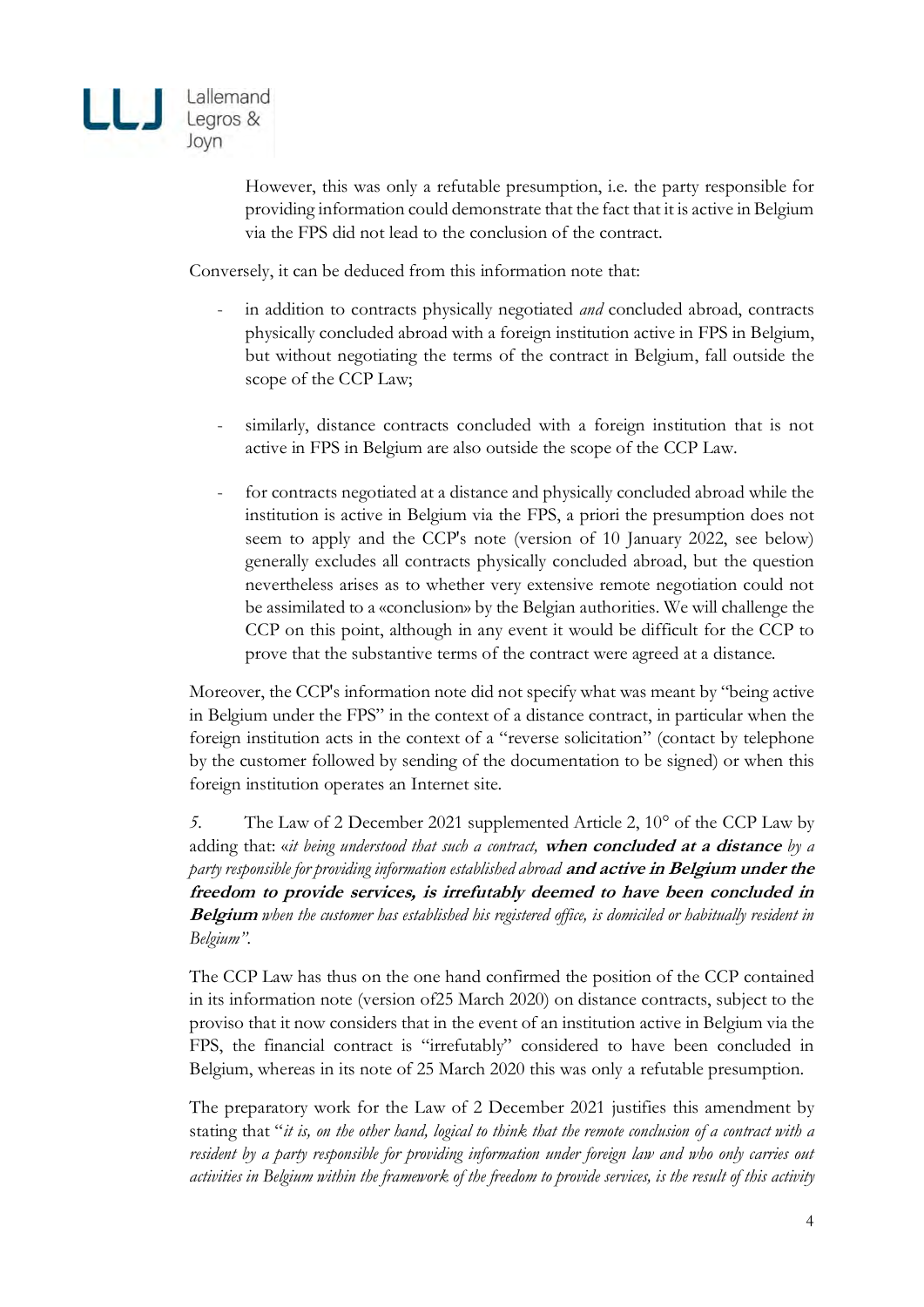

*in Belgium... There is no reason to treat information providers governed by foreign law differently depending on whether they are active in Belgium through a subsidiary, a branch, a place of business or an agent on the one hand, or under the cover of the freedom to provide financial services on the other."*

The CCP has updated its briefing note (version of 10 January 2022) and on the issue of distance contracts has maintained its comments in full, merely deleting the word «rebuttable», as the CCP Law specifically states that the presumption is irrebuttable.

*6.* The distinction between distance contracts that are irrevocably presumed to be concluded in Belgium and those that are not therefore based solely on the question of determining when a foreign establishment, in this case a Luxembourg establishment, is considered to be "active in Belgium under the FPS".

The addition in the CCP Law of the "irrefutable" character of the presumption, allows the CCP, if it can demonstrate that the foreign institution is "active in Belgium under FPS", to presume that all contracts concluded at a distance with a Belgian resident are deemed to be concluded in Belgium. This is the case even if the foreign institution could rebut the presumption and show, for example, that for a particular financial contract it had not been active in Belgium under FPS and had acted solely on the basis of a "reverse solicitation". This analysis is confirmed by the preparatory work which presumes that the fruit of the conclusion of the financial contract lies in this active FPS (see above)<sup>8</sup>.

It therefore remains to be determined when an institution is "active in Belgium under FPS", regardless of the conclusion of a particular contract.

Neither the CCP Law nor the information note (version of 10 January 2022) provide any elements to clarify this notion.

We therefore propose to examine this concept of the active FPS in the light of, on the one hand, the European regulations from which this concept was borrowed by the CCP Law and, on the other hand, the way in which this concept has been interpreted by the European and Belgian supervisory authorities.

#### **2.2 What criteria should be taken into account to determine whether a company is active in Belgium under FPS?**

#### **i. The principles**

<sup>8</sup> In our view, it could still be argued that a contract whose essential elements are negotiated in Luxembourg and which is then concluded at a distance should be deemed to have been concluded physically in Luxembourg by taking up and reversing the reasoning of the CCP (see above no. 4 and information note of 10 January 2022). According to this argument, the CCP Law does not apply whether or not there is an active FPS in Belgium. This conclusion, however, clashes with the legal text of Article 2, 10° of the CCP Law, which provides that the (irrefutable) presumption of conclusion in Belgium applies as soon as there is a conclusion "at a distance" by an establishment "active in Belgium as an FPS". Therefore, here too a clarification of the CCP would be welcome.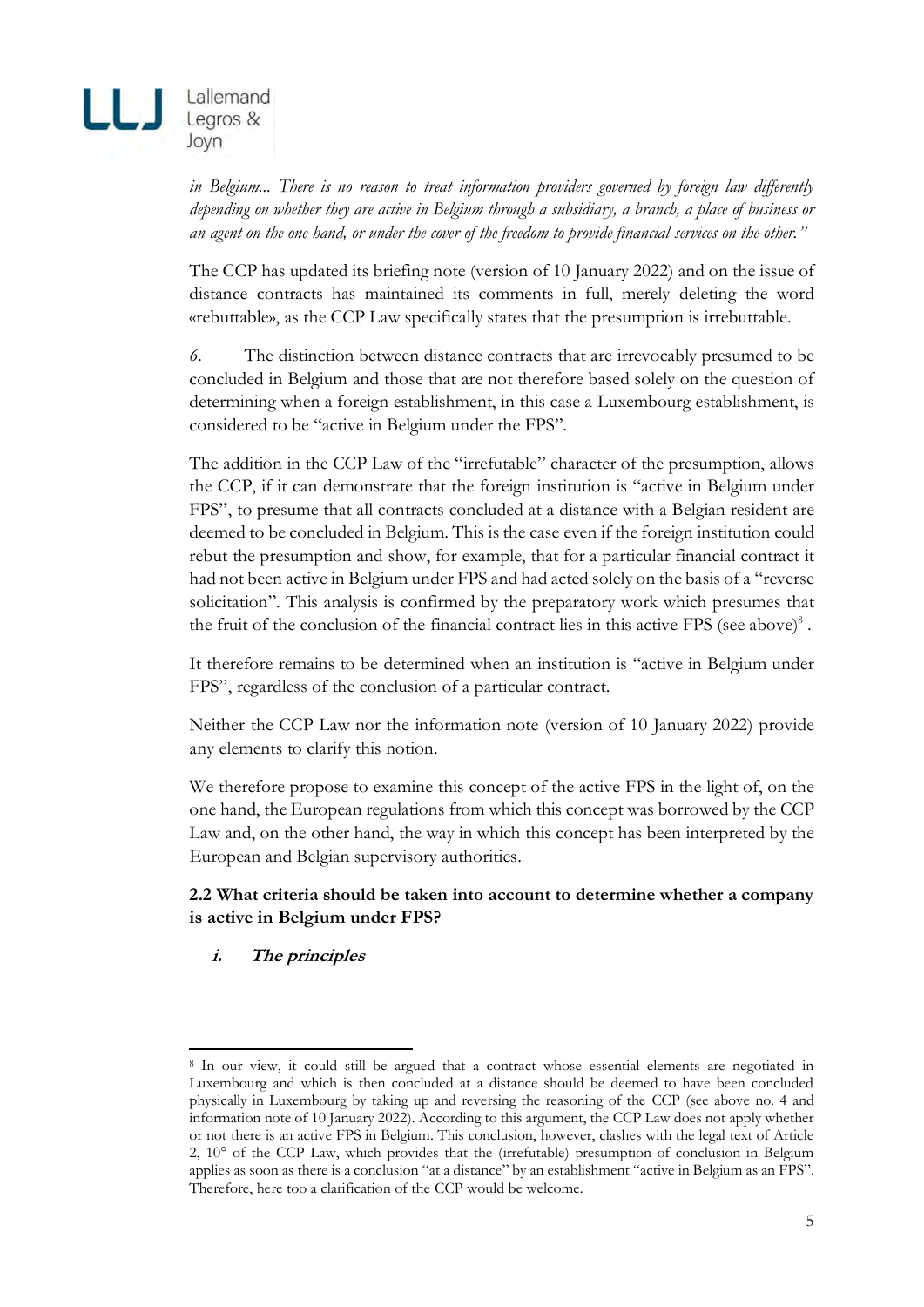

*7.* First of all, EU law differentiates between passive and active FPS. In the **passive FPS** the company concerned provides services to a person established or resident in another Member State («**MS**»), without carrying out its activities or offering its services in that other MS, whereas in the **active FPS** the company carries out or offers its activities in a MS other than the one in which it is based. The essential difference is that in the passive FPS the company does not have to comply with the rules of general interest that apply in the MS of the beneficiary of the services, whereas in the active FPS it has to comply with them, provided of course that these rules comply with the criteria that have been laid down by the Court of Justice of the European Union («**CJEU**»).

This distinction can be found in MiFID  $II^9$  or in the Banking Directive<sup>10</sup>, which provide that an investment firm or credit institution that wants to start carrying out its activities or offering its services in the territory of another MS (active FPS) must notify its supervisory authority.

The question of what is meant by carrying out or offering an activity in another MS has already been much discussed, particularly in relation to distance contracts.

The European Commission has argued in its *Interpretative Communication on the freedom to provide services and the interest of the general good in the Second Banking Directive* (97/C 209/04) that where the characteristic performance of the service provided does not take place in the MS of the beneficiary, there is no active FPS. The service provider could thus move temporarily to the MS of the beneficiary to carry out preparatory acts without there being an active FPS. Similarly, the Commission considers that the provision of internet banking services should not require prior notification of an active FPS as the service provider cannot be considered as operating in the territory of the MS of the beneficiary.

This thesis was criticised by a certain doctrine (J.F Lerouge, "La libre prestation des services bancaires virtuels"( "*The free provision of virtual banking services"* – free translation), JTDE, 1999, pp.111 to 114) and was not retained by the Banking, Finance and Insurance Commission ("**CBFA**") (which was replaced by the NBB and the FSMA) which adopted a much more interventionist point of view, formalised in its CBFA Circular 2009 of 17 April 2009 on Financial Services via the Internet.

According to the CBFA (page 9), there is an obligation to notify (active FPS) and therefore to comply with the Belgian general interest rules, **(1)** when the characterstic performance has taken place in Belgium, **(2)** but also when the foreign company has solicited investors in Belgium on its regulated services, either by physically moving there, or by using distance selling techniques or advertising processes, even if the characterstic performance does not take place in Belgium. Advertising or promotional activities, which are not aimed at regulated services, are not covered.

<sup>9</sup> Directive 2014/65/EU MiFID II, see Article 34;

<sup>10</sup> Article 39, Directive 2013/36/EU.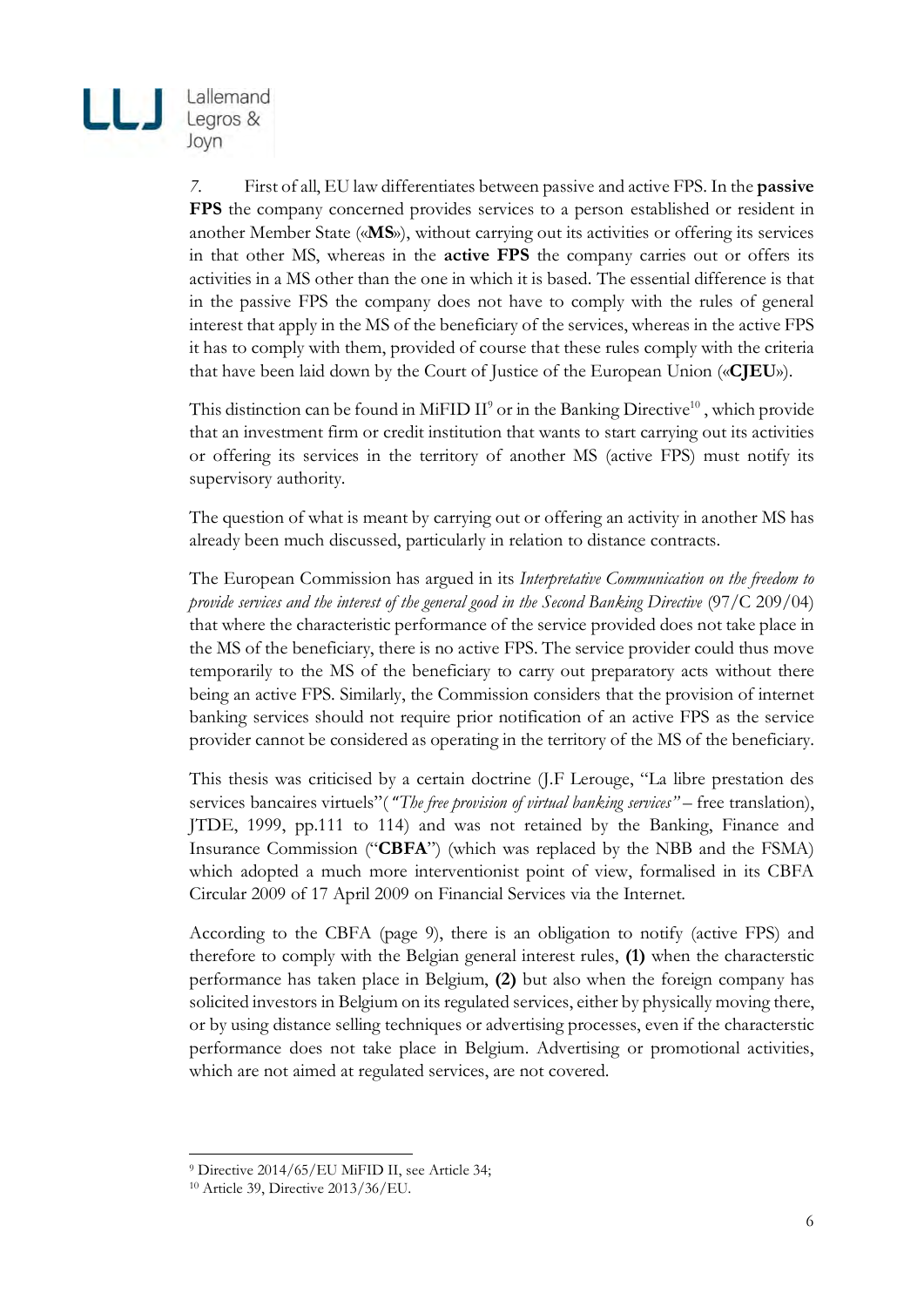

The CBFA's position is thus in line with the limits on *reverse solicitation* set out in MiFID II (Article 42) and MiFIR<sup>11</sup> (Article 45  $(6)$ ) regarding the non-application of these directive and regulation when the regulated service to be provided has been solicited exclusively on the client's initiative from an investment firm outside the EEA.

MiFID II and MiFIR state that these services *"should not be deemed as a service provided at the own exclusive initiative of the client (...) where a third-country firm solicits clients or potential clients in the Union or promotes or advertises investment services or activities together with ancillary services in*  the Union" (recitals 111 Mifid II and 43 MiFIR)<sup>12</sup>.

The EC Regulation 593/2008 on the law applicable to contractual obligations (Rome I) also provides for an exception to the freedom of choice of law in respect of consumer contracts where the service provider **(i) pursues his commercial or professional activities in the country where the consumer has his habitual residence, or (ii) by any means, directs such activities to that country or to several countries including that country** (Article 6)

#### **ii. Distance financial services concluded other than via the Internet**

*8.* Thus circumscribed, the provision of financial services at a distance by a Luxembourg institution, outside the Internet, for example by means of a telephone call, post or e-mail, should not be considered as an activity carried out in Belgium under active FPS, **provided that (1)** this service was solicited exclusively on the initiative of the beneficiary and **(2)** the institution did not canvass the customer in Belgium or advertise its financial services by means of promotional campaigns, other than awareness campaigns, conducted in Belgium through all communication channels including the Internet (see below).

#### **iii. Internet financial services**

*9.* With regard to financial services offered via the Internet, which are by nature accessible throughout the EU, the CBFA (NBB/FSMA) has adopted a very broad approach to its supervisory powers. It considers that the offer "*via the Internet of services* 

<sup>11</sup> Regulation (EU) No 600/2014.

<sup>12</sup> Q&A ESMA On MiFID II and MiFIR investor protection and intermediaries' topics (19 November 2021, page 116)*: "where a third-country firm solicits clients or potential clients in the Union or promotes or advertises investment services or activities together with ancillary services in the Union, it should not be deemed as a service provided at the own exclusive initiative of the client". ESMA is of the view that such a solicitation, promotion or advertising should be considered regardless of the person through whom it is issued: the third country firm itself, an entity acting on its behalf or having close links with such third country firm or any other person acting on behalf of such entity. As for the means of such solicitations, ESMA is of the view that every communication means used such as press releases, advertising on internet, brochures, phone calls or face-to-face meetings should be considered to determine if the client or potential client has been subject to any solicitation, promotion or advertising in the Union on the firm's investment services or activities or on financial instruments. Firms are reminded that such clarification is without prejudice to any provisions attached to the marketing of such products. The client's own exclusive initiative shall be assessed in concreto on a case by case basis for each investment service or activity provided, regardless of any contractual clause or disclaimer purporting to state, for example, that the third country firm will be deemed to respond to the exclusive initiative of the client."*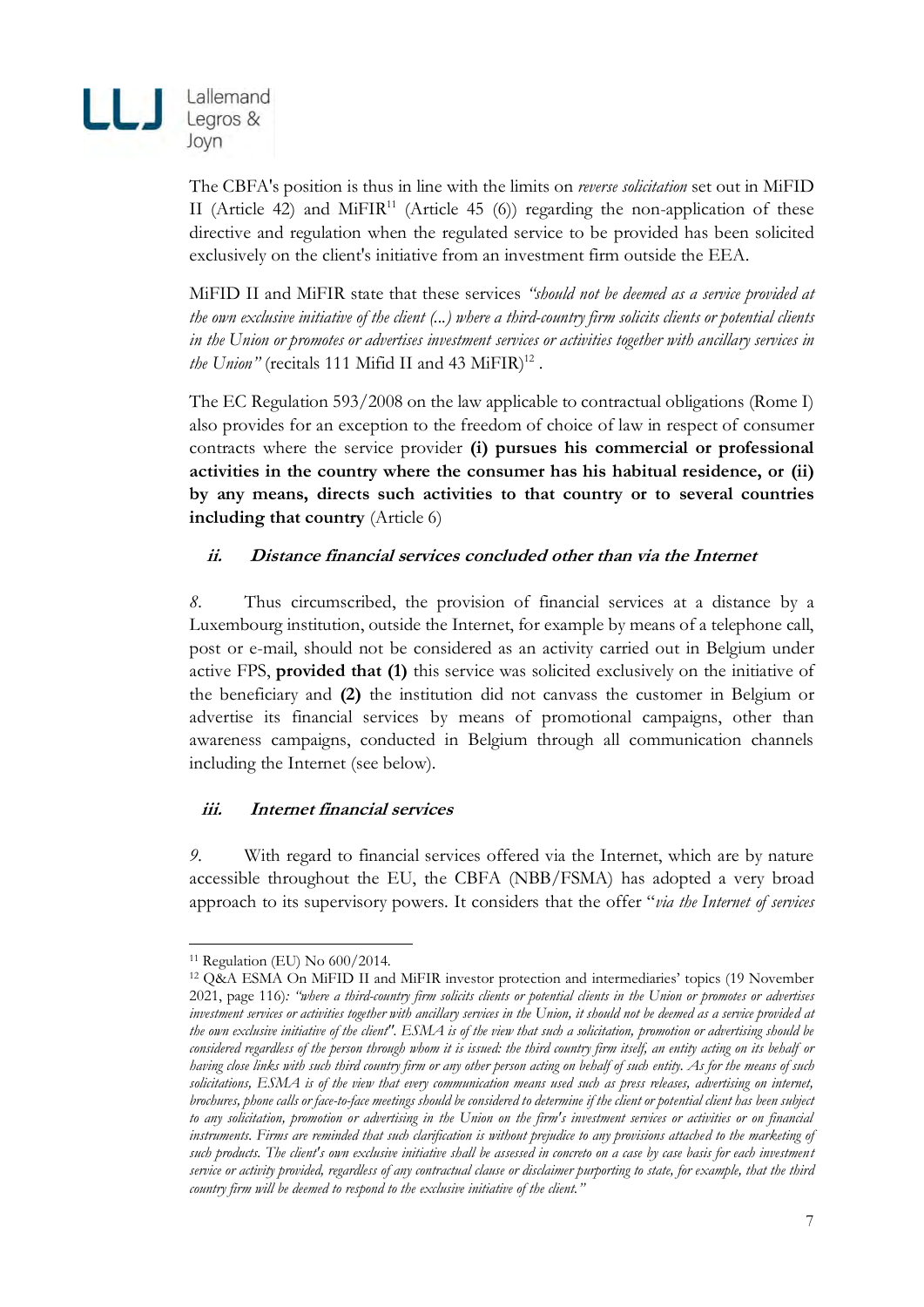

*or instruments originating from abroad is deemed to take place in their territory when such offer is addressed or made available to investors in that territory."*

The tricky point is to determine the point at which the website can be considered as an offer addressed or made available to investors in Belgium and therefore constitutes an active FPS in Belgium*.* 

For the CBFA (NBB/FSMA), the willingness to direct an offer to another MS should be *examined on a case-by-case basis, in particular with a view to determining whether nationals of the country concerned are specifically targeted (language used, prices in the country's currency, mention of local contact addresses), whether transactions or services are actually carried out via the website, and whether investors are solicited by e-mail or other communication techniques.*

The CBFA (NBB/FSMA)'s communication specifies how to avoid that the website be considered as active FPS in Belgium:

*"To avoid misunderstanding in non-target countries, the institution may take one or more of the following precautionary measures:*

*a) mention on the website that it is aimed at investors in a specific geographical area in which the company operates in accordance with the regulations (mention of notifications, warnings and disclaimers);*  in order to locate an investor and check whether he or she is part of the target group, the institution may *make use of mail, telephone or special location techniques;*

*b) ensure that the content of the website or any other promotional material (e.g. in the media or press) is not inconsistent with the geographical area of interest (e.g. if the website is not aimed at UK investors, do not mention UK addresses or prices in GBP);*

*(c) protect and control access to the site by providing passwords for all or part of the site, which are of course only made available to persons within the target group."*

*10.* The question of the direction of business in another MS by a website was also assessed by the CJEU in a judgment of 7 December 2010 (*Pammer and Alpenhof*, case C-585/08 and C-144/09) on the interpretation of Article 6 of the Rome I Regulation in a similar, but less strict, manner.

While the CJEU in its judgment used similar criteria to those used by the FSMA, it specified: *On the other hand, the mere accessibility of the trader's or intermediary's website in the Member State in which the consumer is domiciled is insufficient. The same is true of mention of an email address and other contact details, or of use of a language or currency which are the language and/or currency generally used in the Member State in which the trader is established.*

*11.* It follows from the position of the CBFA (BNB/FSMA) and the CJEU that the operation of a website by a Luxembourg institution may very quickly, if certain precautions have not been taken, be assimilated to the exercise of an active FPS activity in Belgium, in this case relating to investment services. In this respect, the fact that the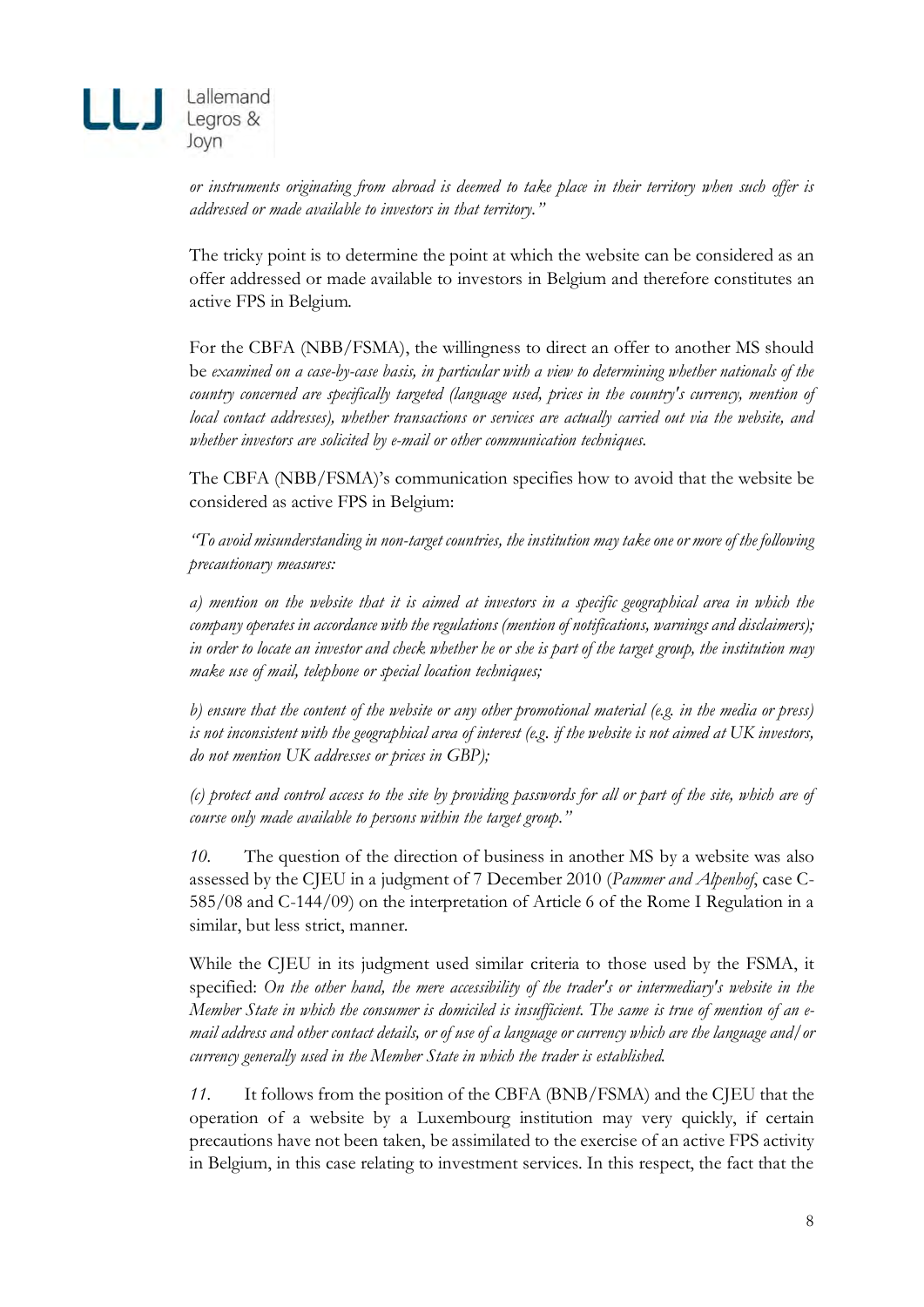

contract may or may not be concluded via the internet is only an indication of the direction of activity to be taken into consideration.

#### **2.3 Application of these principles to the conclusion of distance «financial contracts» with regard to the notion of an active FPS in Belgium**

*12.* Taking into account the CBFA (BNB/FSMA)'s interpretation of the European concept of active FPS, the financial contracts concluded at a distance with a Belgian resident by a Luxembourg institution in scope of the CCP Law are those which were concluded while the Luxembourg insititution took steps in Belgium.

In this respect, the mere fact of having notified the CSSF of its intention to start an activity in Belgium on the basis of the Banking Directive (Articles 39 et seq. Directive 2013/36/EU of the European Parliament and of the Council of 26 June 2013 on access to the activity of credit institutions and the prudential supervision of credit institutions), cannot, in our opinion, reasonably be interpreted by the CCP as irrefutable proof that this institution is acting as an active FPS in Belgium, in the absence of the credit institution having already taken any commercial steps in Belgium.

*13.* Different situations are considered below.

#### **i) Physical bilateral steps taken in Belgium**

*14.* **Situation**: The terms of the financial contract were agreed in Belgium, even if the contract was subsequently concluded at a distance.

According to the CCP the contract is deemed to be physically concluded in Belgium and the CCP Law applies, irrespective of whether the steps taken in Belgium by the Luxembourg company were exclusively solicited by the customer or not.

*15.* **Situation**: The representative of the Luxembourg institution merely presents financial contracts in Belgium, without negotiating the terms and conditions. These are subsequently negotiated at a distance and the contract is concluded at a distance.

If the meeting between the representative of the Luxembourg institution and the customer in Belgium took place at the exclusive initiative of the customer ("*reverse solicitation"*), without any further commercial steps in Belgium, it could be argued that the institution does not operate as an active FPS in Belgium and therefore the distance contract cannot be presumed to be concluded in Belgium.

In the opposite case, where the Luxembourg company has physically solicited the customer in Belgium, there is an active FPS in Belgium and the financial contract concluded at a distance will be deemed to be concluded in Belgium.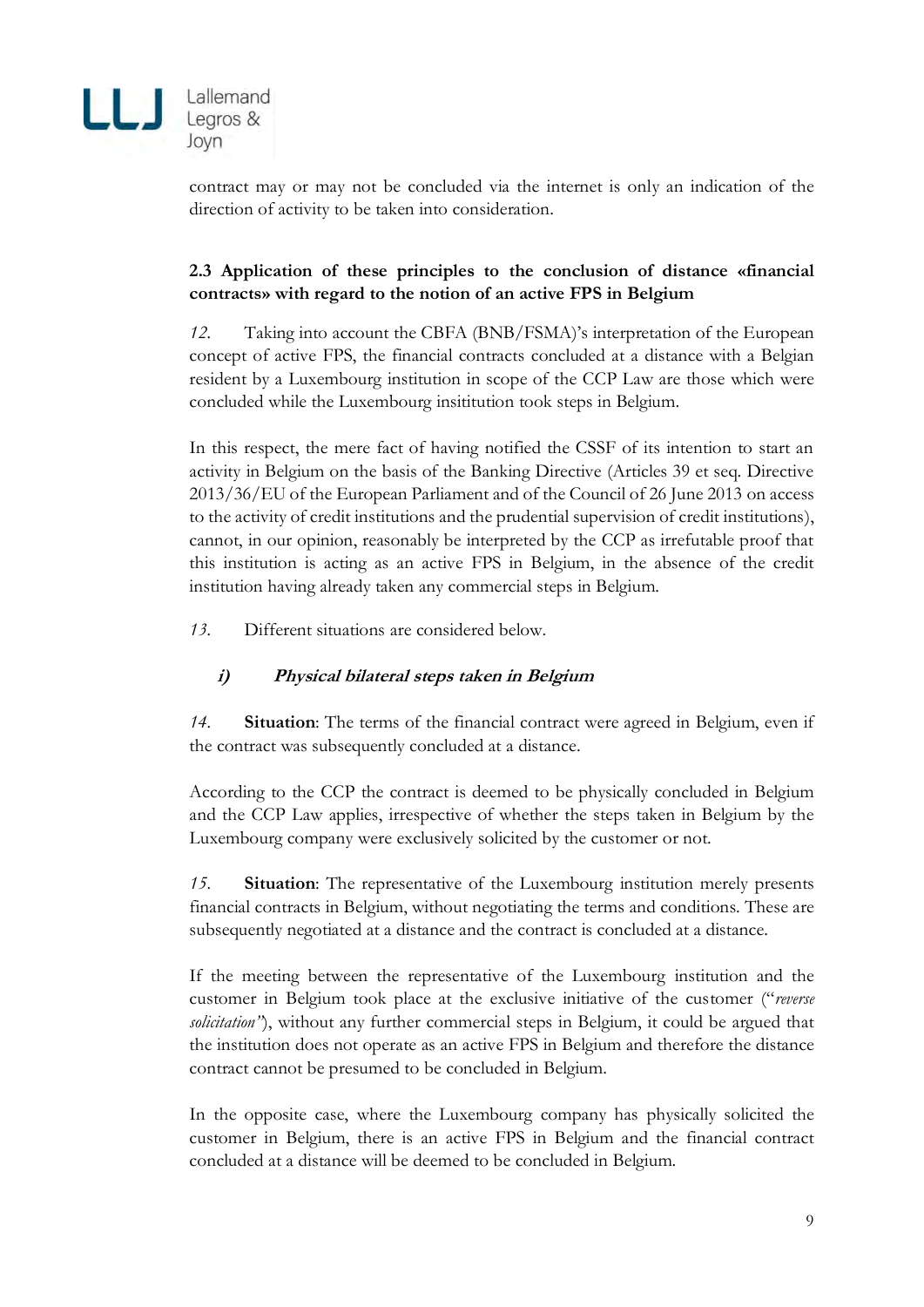

*16.* In both situations, if the contract is negotiated and physically concluded in Luxembourg, a literal reading of the CCP Law suggests that the contract should not be considered as concluded in Belgium, even if the Luxembourg company is active in Belgium under FPS or has physically met the client in Belgium.

The presumption in Article 2, 10° of the CCP Law only refers to contracts concluded at a distance and not to contracts concluded physically in Luxembourg. As the restrictions to the FPS have to be interpreted restrictively, such an interpretation should be preferred.

#### **ii) Bilateral remote approaches**

*17.* **Situation**: Negotiation of the terms of the contract takes place only at a distance, by telephone and/or e-mail.

If the distance contacts between the Luxembourg company and the customer took place on the sole initiative of the customer, without any further commercial steps being taken, the company does not operate as an active FPS in Belgium and the distance contract should not be presumed to have been concluded in Belgium.

Otherwise, there is an active FPS in Belgium and the financial contract concluded at a distance will be deemed to have been concluded in Belgium except, as indicated above, if the contract is physically negotiated *and* concluded in Luxembourg.

It follows that, even if the financial contract was individually negotiated at a distance, even outside the definition of a distance contract provided for by the ELC (see above, point 2), it will nonetheless be deemed to have been "irrefutably" concluded in Belgium, if the client was approached by the Luxembourg company either individually or through promotional campaigns.

#### **iii) Canvassing and promotion of financial contracts in Belgium**

*18.* There is an active FPS situation when the Luxembourg institution promotes financial contracts on Belgian territory, whatever the method of promotion (radio, press, Internet, social networks, etc.), provided that it is not only a question of awareness promotion that is not specifically aimed at financial contracts.

In this respect, it should also be considered that a website will have to be considered as carrying out an activity in Belgium (active FPS), if it is specifically directed towards Belgium or towards various other MS including Belgium.

*19.* In the latter case, the CCP will not have to demonstrate the causal link between the remote conclusion of the financial contract and the promotion of the service in Belgium, given the irrebuttable nature of the presumption.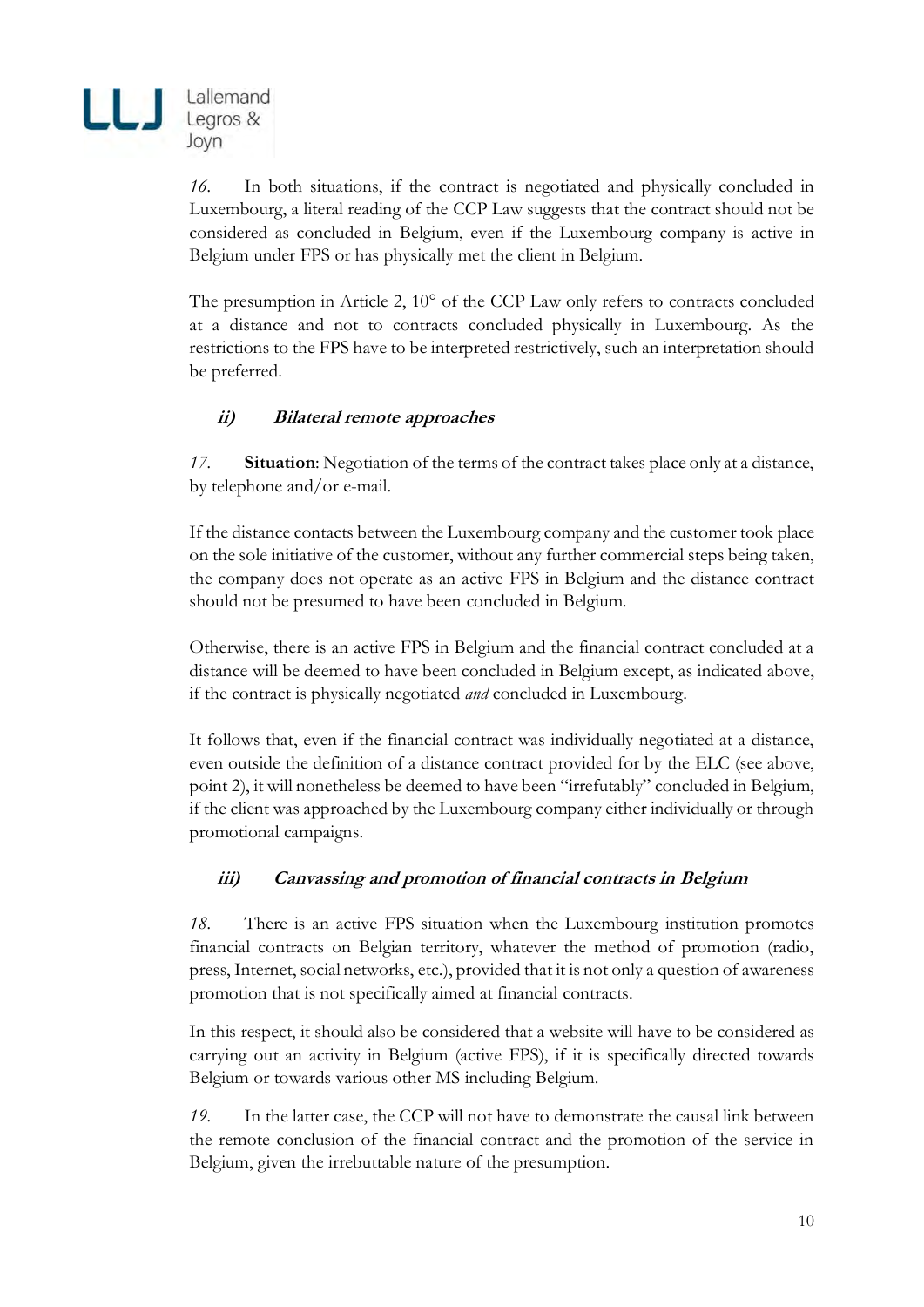#### **iv) Financial contracts not subject to the CCP Law**

*20.* Therefore, the following are not subject to the information requirement of the CCP Law:

- financial contracts physically negotiated and concluded in Luxembourg, even if it can be shown that the Luxembourg institution is active in Belgium;
- contracts concluded at a distance in the event that the beneficiary has approached the Luxembourg institution exclusively on his own initiative and the Luxembourg company has not undertaken any canvassing in Belgium or promotional campaigns for financial contracts.

#### **v) Summary table**

21. The above can be summarised as follows<sup>13</sup>:

| Financial contract whose elements are physically («face-to- CCP Law not applicable<br>face») negotiated <sup>14</sup> in Luxembourg and which is physically<br>(«face-to-face») concluded in Luxembourg. |  |
|----------------------------------------------------------------------------------------------------------------------------------------------------------------------------------------------------------|--|
| A financial contract whose elements are negotiated and/or CCP Law applicable<br>which is concluded physically («face-to-face») in Belgium.                                                               |  |

<sup>13</sup> In a less synthetic way, the different hypotheses can be summarised as follows:

| Negotiation           | Conclusion            | <b>FPS</b>             | Result                |
|-----------------------|-----------------------|------------------------|-----------------------|
| Physically in Belgium | Physically in         | Not relevant           | CCP Law applicable    |
|                       | Luxembourg            |                        |                       |
|                       | Physically in Belgium | Not relevant           | CCP Law applicable    |
|                       | Remote                | Not relevant           | CCP Law applicable    |
| Physically in         | Physically in         | Not relevant           | CCP Law not           |
| Luxembourg            | Luxembourg            |                        | applicable            |
|                       | Physically in Belgium | Not relevant           | CCP Law applicable    |
|                       | Remote                | Active                 | CCP Law applicable    |
|                       |                       |                        | (but see above nr. 8) |
|                       |                       | Passive                | CCP Law not           |
|                       |                       |                        | applicable            |
| Remote                | Physically in         | Not relevant           | CCP Law not           |
|                       | Luxembourg            | unless the negotiation | applicable            |
|                       |                       | is too extensive (cf.  |                       |
|                       |                       | supra $n^{\circ}4$ )   |                       |
|                       | Physically in Belgium | Not relevant           | CCP Law applicable    |
|                       | Remote                | Active                 | CCP Law applicable    |
|                       |                       | Passive                | CCP Law not           |
|                       |                       |                        | applicable            |

<sup>14</sup> Proof of the customer's physical presence in Luxembourg may be difficult to provide; it is advisable to keep any evidence that may help to establish this (parking or cashier's ticket, video surveillance, proof of scanning in the branch, presence of two simultaneous signatures, indication on the contract itself, etc.).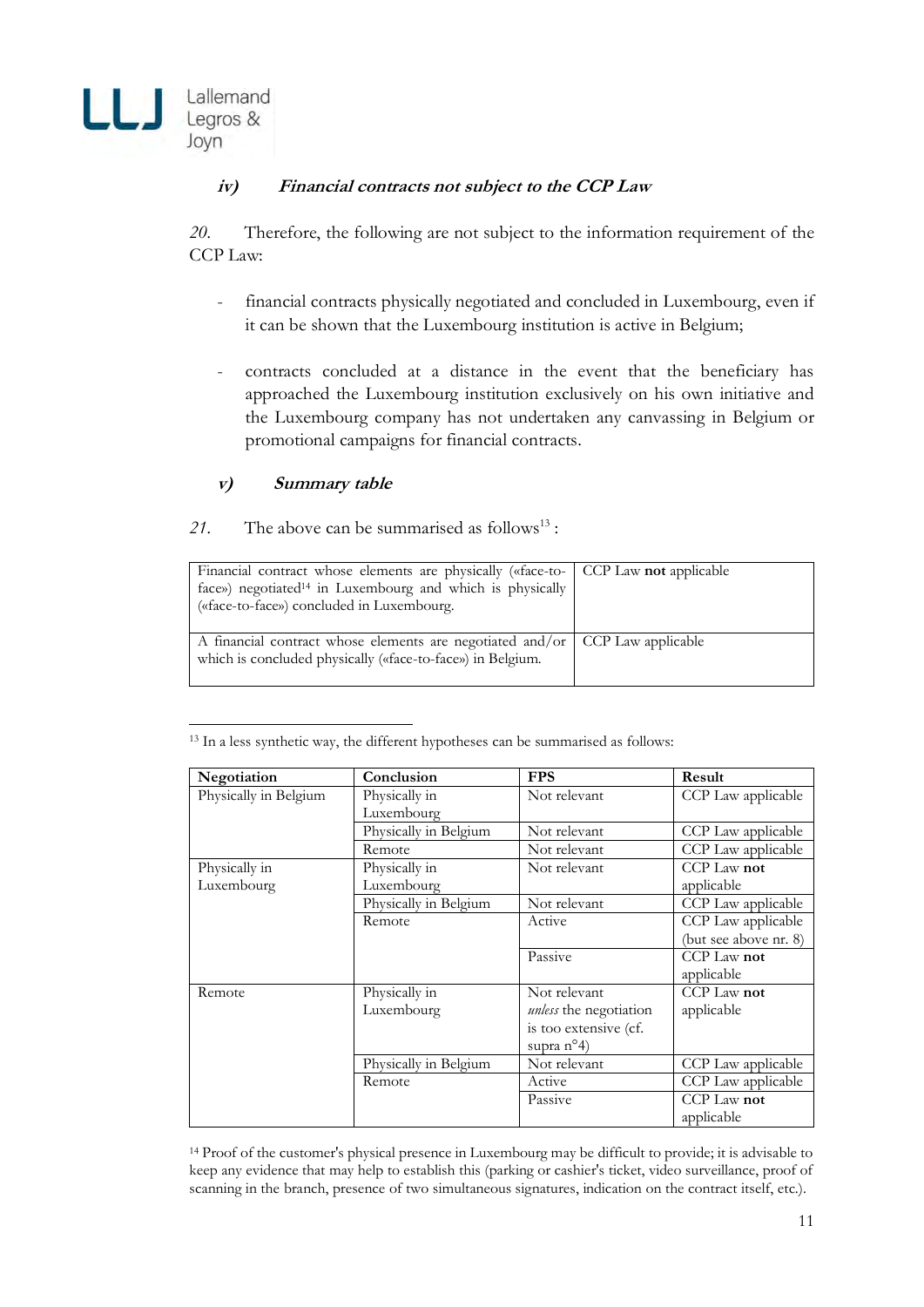

| Financial contract negotiated at a distance and concluded      | CCP Law <b>not</b> applicable       |
|----------------------------------------------------------------|-------------------------------------|
| physically («face-to-face ») in Luxembourg, even if there was  |                                     |
| active FPS (canvassing and/or website directed to Belgium).    |                                     |
|                                                                |                                     |
|                                                                |                                     |
| Financial contract physically negotiated («face-to-face ») in  | CCP Law <b>not</b> applicable       |
| Luxembourg and concluded at a distance, via «reverse           |                                     |
| solicitation» (passive FPS, i.e. no canvassing or website      |                                     |
| directed to Belgium).                                          |                                     |
|                                                                |                                     |
|                                                                |                                     |
| Financial contract negotiated at a distance and concluded at a | CCP Law <b>not</b> applicable       |
| distance via «reverse solicitation» (FPS passive, i.e. no      |                                     |
| canvassing or website directed towards Belgium).               |                                     |
|                                                                |                                     |
|                                                                |                                     |
| Financial contract negotiated at a distance and concluded at a | CCP Law applicable - possibility to |
| distance via FPS active (canvassing or website directed to     | show that the customer took the     |
| Belgium).                                                      | initiative is not allowed.          |
|                                                                |                                     |
|                                                                |                                     |

#### **2.4 Compatibility of the CCP Law with European law**

*22.* The compatibility of the CCP Law with the TFEU rules on FPS (Article 56 and seq. TFEU) could be challenged in view of its restrictive effect on FPS. However, it will have to be demonstrated that the conditions established by the CJEU to justify the restriction in terms of the general interest of the host MS are not fulfilled.

In this case, the purposes of the CCP Law include the proper application of tax measures and the control of money laundering regulations. In view of these purposes, the compatibility of the CCP Law with the TFEU will have to be thoroughly examined. The judgments of the CJEU of 25 April 2013 (*Jyske Bank Gilbratar*, case C-212/11), of 14 November 2006, (*Kerckaert-Morrès*, case C-513/04,) and of 8 September 2005 (*Mobistar*, case C-544/03 and C-545/03), have indeed considered these purposes as being able to justify the restrictions to the FPS.

A definitive conclusion on this issue would need to be further investigated.

#### **III. DISTINCTIONS BETWEEN THE CONCEPTS OF "BANK ACCOUNTS" AND "FINANCIAL CONTRACTS" UNDER THE CCP LAW**

*23.* You have asked us to define the concepts of bank accounts and financial contracts as they are defined in the CCP Law, and more particularly from the point of view of the information obligations that your members, credit institutions established in Luxembourg, may have with regard to this law.

#### **3.1 The notion of "bank or payment account"**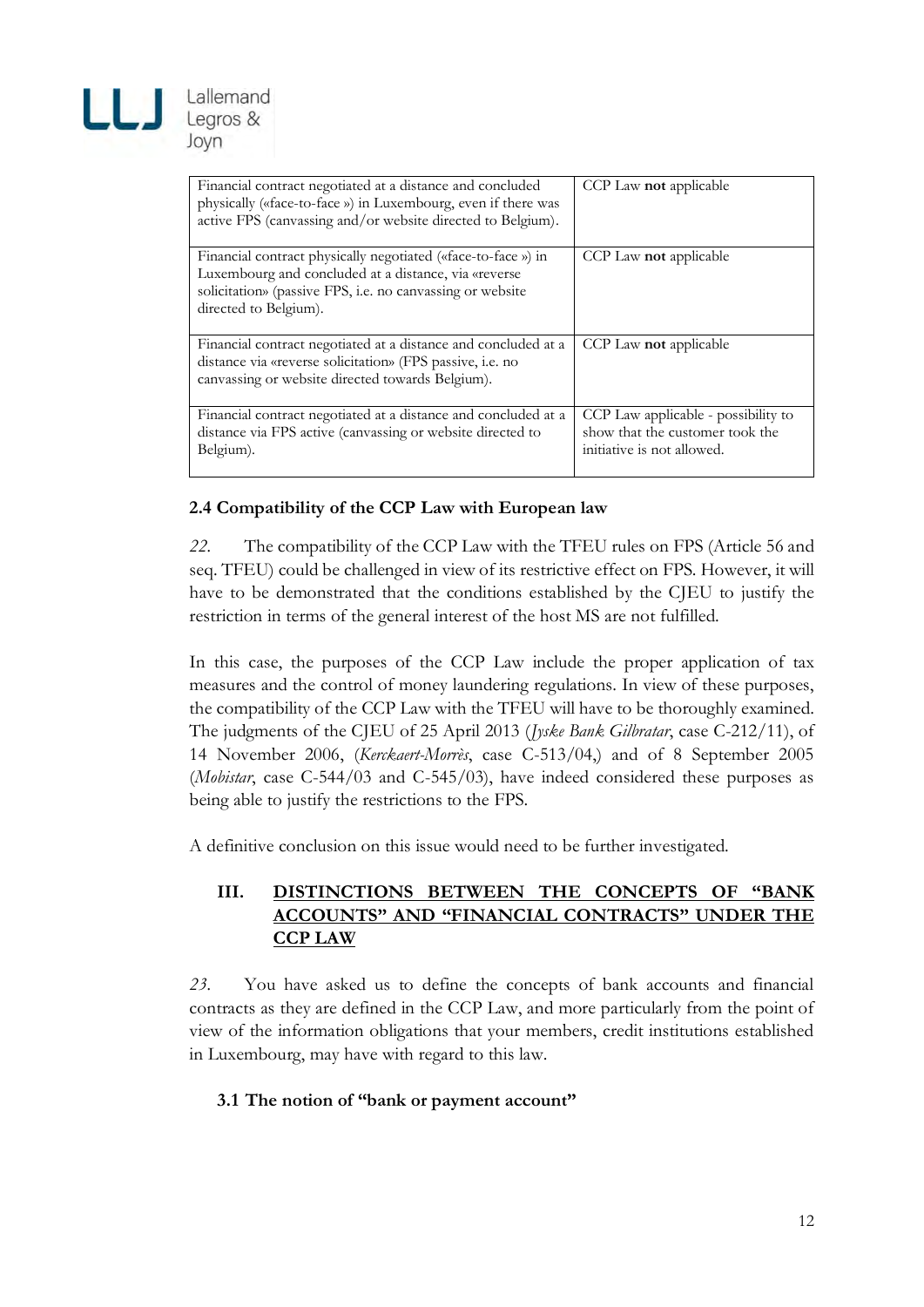

*24.* The bank or payment accounts which are subject to an obligation to provide information on the part of the party responsible for providing information are defined in Article 2, 7° of the CCP Law as follows

- for **bank accounts,** *"any specific subdivision in the chart of accounts of a credit institution,*  **created in Belgium** *following the conclusion of a banking or financial contract with its client, alone or jointly with others***, and allowing the recording and monitoring in an individualised manner of the flows and balances of monetary assets held by the credit institution concerned on behalf of that client** *on an individual basis or jointly with other persons, or made available by the credit institution concerned to that customer, alone or jointly with other persons, in so far as that account* **permits the receipt of income, the making of cash withdrawals or payments, the making of payments to third parties or the receipt of payments from third parties***"*.

For your information, the CCP considers in its information note (version of 10 January 2022) as bank accounts in particular accounts that manage the liquidity of a securities account, term accounts, pension savings accounts, etc.

for **payment accounts**, those defined in Article 2, 18° of the law of 11 March  $2018$  on the status and supervision of payment institutions<sup>15</sup>, - i.e. only current accounts or similar accounts - when **this payment account** "**is held in Belgium**".

*25.* From the perspective of credit institutions established in Luxembourg, it is necessary to determine which bank or payment accounts they would open for Belgian residents could fall under this definition.

In order to answer this question, it is necessary to determine what is meant by a bank account «created» in Belgium or a payment account "held" in Belgium.

This question only arises for Luxembourg credit institutions that have a branch in Belgium or for Belgian credit institutions that have a branch in Luxembourg.

For Luxembourg credit institutions that do not have a branch in Belgium, bank or payment accounts are clearly created or held in Luxembourg even if the banking contract is concluded in Belgium. They are therefore not subject to the obligation to inform the  $\text{CCP}^{16}$ .

<sup>15</sup> *18° "payment account" means an account which is held in the name of one or more payment service users and which is used for the purpose of executing payment transactions;*

<sup>16</sup> In accordance with Article 322, §3 of the Income Tax Code 1992 ("ITC92"), Belgian resident customers who have a "bank or payment account" within the meaning of the CCP Law with a foreign financial institution that does not have a presence in Belgium are required to report the existence of this account to the CCP themselves. Natural persons are not covered by the CCP Law of 8 July 2018, but they do not have to inform the CCP of the balances of the accounts in question.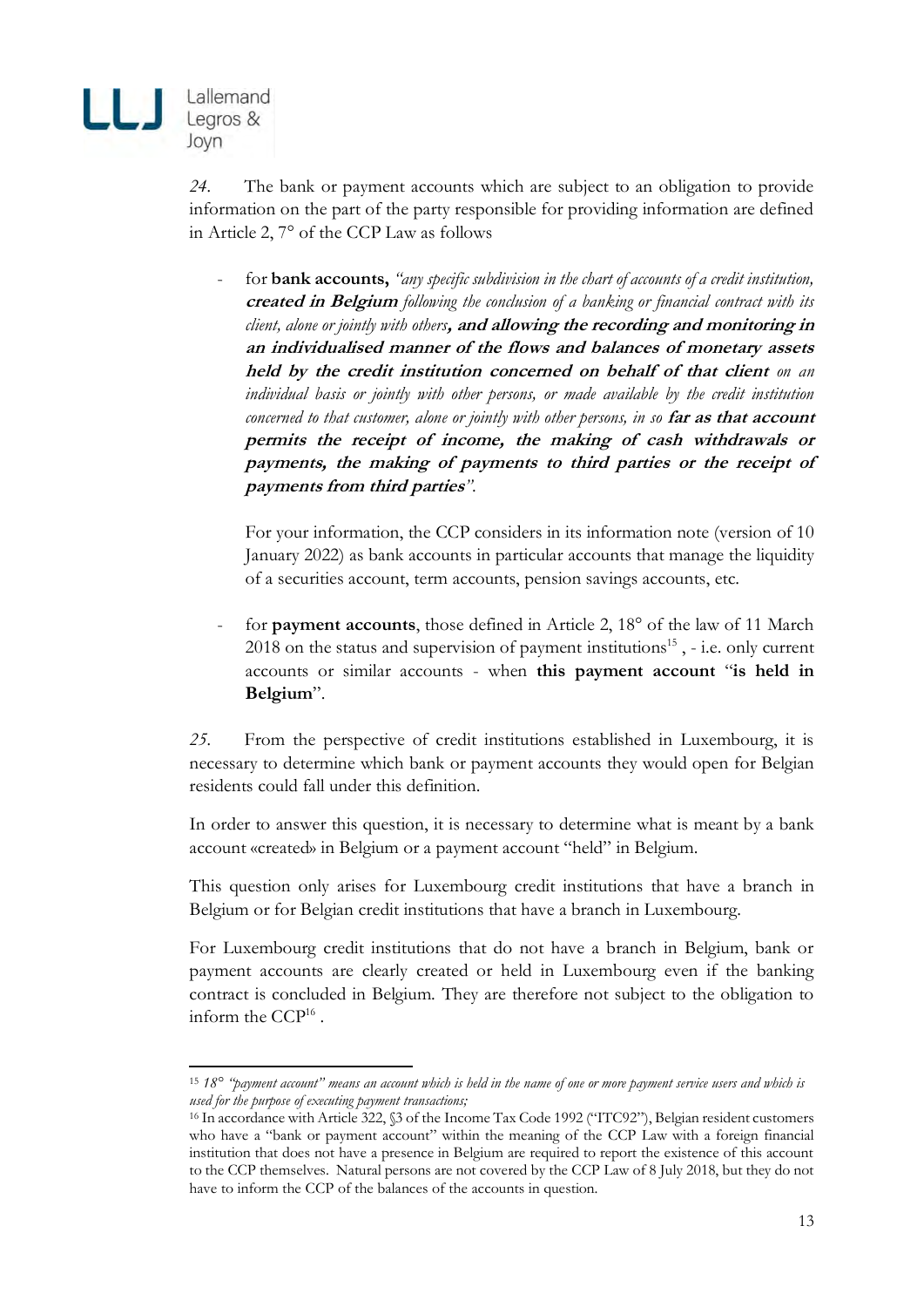

*26.* With regard to payment accounts:

- those opened by the Belgian branch of the Luxembourg institution, which are clearly "held" in Belgium with an IBAN number beginning with BE. These payment accounts are subject to the CCP Law;
- those opened by the Luxembourg "parent company", these are clearly held in Luxembourg with an IBAN number starting with LU. These payment accounts are not subject to the CCP Law.

The CCP information note (version of 10 January 2022, page 8), however, specifies in an incomprehensible manner that payment accounts opened at a distance (via internetmail) are deemed to be opened in Belgium when the customer has established his registered office or is resident in Belgium. This is a strange statement as the law does not specify this. The information note (version of 10 January 2022) does not specify either, as for financial contracts, that this presumption would apply only if the person responsible for the information acts as an FPS active in Belgium. We also ask the CCP this question.

*27.* With regard to bank accounts, the requirement of the Belgian place of "creation" of the account, could suggest that the CCP Law refers to the «physical» place where the account would be constituted and which could, regardless of where the account is held, be the Luxembourg place of location of the Luxembourg "parent company".

However, the CCP information note (version of 10 January 2022) clarifies the notion of creation, referring exclusively to the way the bank account has been identified with its IBAN. Only accounts created with an IBAN beginning with BE should be reported.

#### **3.2 The notion of a "financial contract"**

#### **i. Definition**

*28.* Financial contracts are defined in Article 2, 10° of the CCP Law, which refers to Article 4, 3°, which lists a series of transactions, of which we will retain only those relevant to Luxembourg credit institutions<sup>17</sup>:

- 1) The rental of a safe (Article  $4 \times 1$ ,  $3^{\circ}$  a)). This financial contract does not call for any particular remark;
- 2) The contract relating to investment and/or related services that are related to the activities listed in Article  $1<sup>er</sup>$  §3, paragraph 2 of the Law of 25 April 2014 on the supervision and status of credit institutions, including the holding of term,

<sup>&</sup>lt;sup>17</sup> For example, we did not include life insurance, instalment sales or leasing contracts.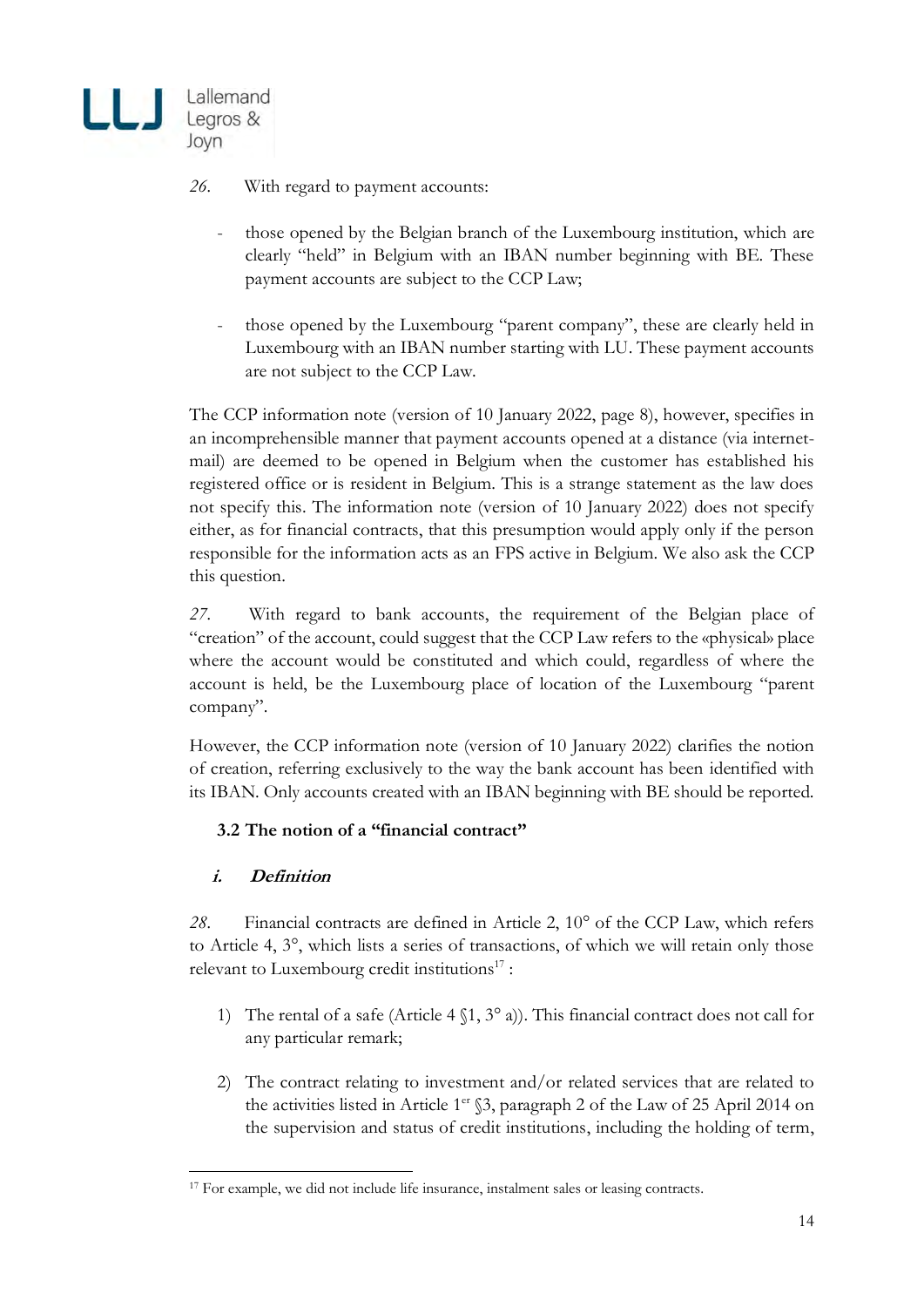

current or revolving deposits intended for the acquisition of financial instruments or for repayment, pursuant to Article 533, §1, of the same law (Article 4 §1, 3° c)).

This category of financial contract is discussed in more detail below.

3) All credits in any form, including unauthorised overdraft facilities, which are granted to natural or legal persons (Articles  $4 \{1, 3^{\circ} d\}$ , g), h) i)).

This category of financial contracts also covers the case where the party responsible for providing information "undertakes to make funds available to a company on the condition of repayment in the future", or "guarantees a company".

As such, this category does not seem to us to pose any particular question so we will not elaborate on it, but we are at your disposal to clarify any questions you may have.

#### **ii. Investment services**

*29.* As indicated below, the investment services that must be reported are those referred to in Article 1<sup>er</sup>,  $\S$ 3, al. 2 of the law of 25 April 2014 on the status and supervision of credit institutions (the "**Banking Law**").

This provision aims to:

- a) investment services consisting of:
	- o Dealing on own account;
	- o underwriting financial instruments and/or placing financial instruments on a firm commitment basis;
	- o the placement of financial instruments without firm commitment;
	- o the operation of a multilateral trading facility; or
	- o the operation of an organised trading system; and/or
- (b) ancillary services consisting of:
	- o custody and administration of financial instruments on behalf of clients, including custodial and related services, such as cash/collateral management, and excluding centralised maintenance of securities accounts at the highest level;
	- o the granting of credit or a loan to an investor to enable him or her to carry out a transaction in one or more financial instruments, in which the firm granting the credit or loan is involved;
	- o foreign exchange services where such services are related to the provision of investment services; or
	- o services related to underwriting.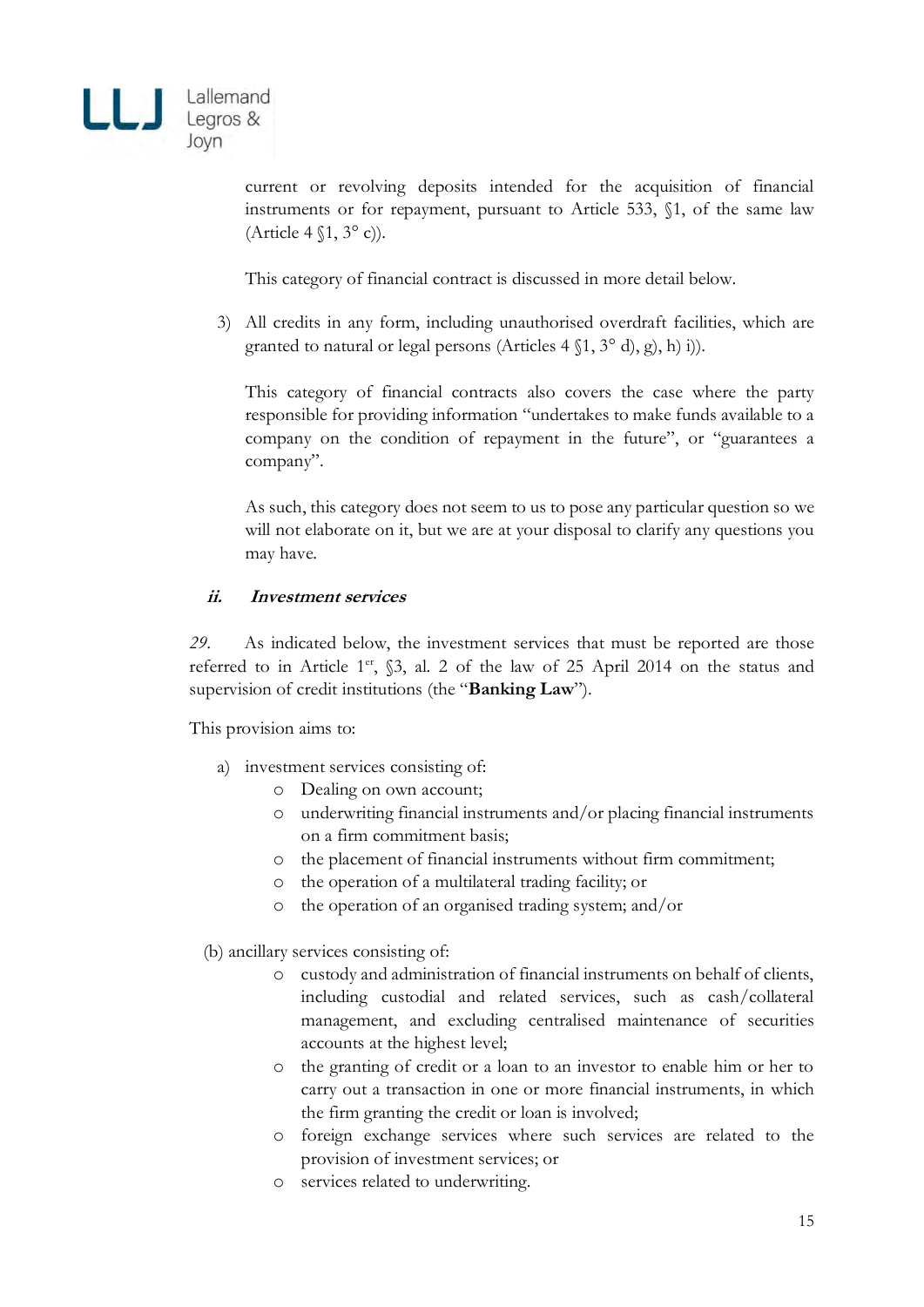*30.* With regard to investment services, unless we are mistaken, your members are only concerned with underwriting/uncommitted financial instrument placement services. The CCP's information note (version of 10 January 2022) does not provide any details on these services. However, a simple reading of the provisions leads to the conclusion that if your members were to enter into such a contract with a company established in Belgium, deemed to be concluded in Belgium, then they would be subject to the CCP Law.

*31.* The auxiliary services are certainly the ones of most interest to your members, especially the first three auxiliary services.

It follows from the interaction of Article 4  $\S$ 1, 3° c) of the CCP Law and Article 1  $\S$ 3, al. 2 of the Banking Law, that the following investment services are considered as financial contracts that must be declared, if they are deemed to have been concluded in Belgium

opening a securities account.

In this respect, investment services consisting of the acquisition of financial instruments (RTO), discretionary management of investment instruments or the provision of investment advice are not covered, so that the latter contracts do not have to be reported.

The situation is less clear with regard to bank accounts (current or term accounts) on which cash linked to securities accounts is recorded pending allocation, even though these are bank accounts with a Luxembourg IBAN (Article  $4 \sceil$ ,  $3^\circ$  c) of the CCP Law).

First of all, it is certain that bank or payment accounts that are not exclusively reserved for cash linked to a securities account do not have to be declared. They do not, in fact, meet the definition of a cash account under Article 533 §1 of the Banking Law.

Secondly, with regard to cash accounts exclusively linked to a securities account, Article 533 § 1 relates to accounts opened by «brokerage companies» to receive cash pending the acquisition of financial instruments, investment in structured deposits or pending restitution.

Our first understanding is that this type of cash account opened by foreign credit institutions is covered by the notion of a financial contract.

We have asked the CCP for their position on this. We will keep you informed of their position.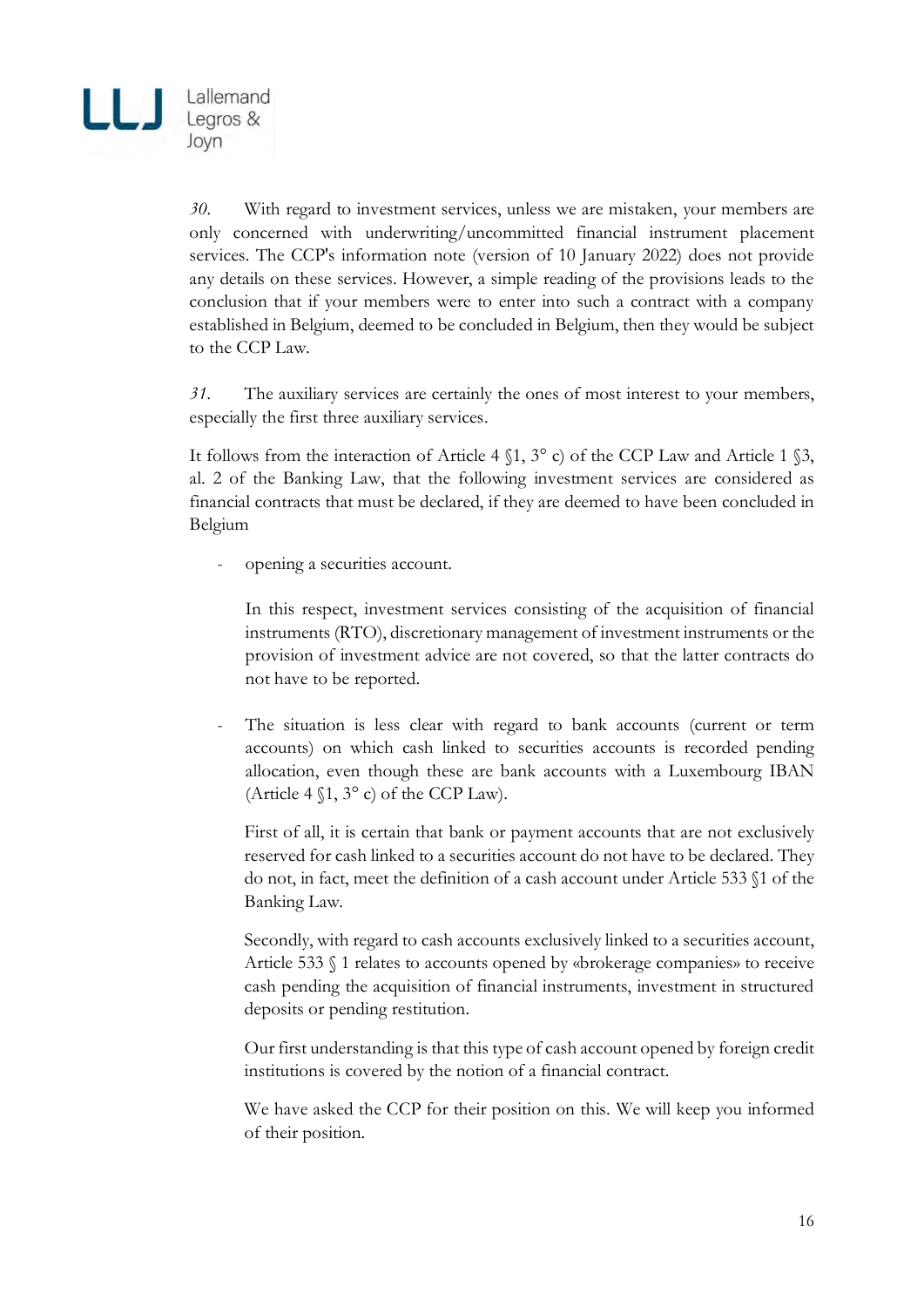

the granting of credit to an investor who holds a securities account in the books of a Luxembourg institution to enable that investor to acquire financial instruments.

The granting of such a credit is already covered by the CCP Law as a financial contract (see Article 4  $(1, 3^{\circ}$  d), g), h) i) CCP Law). The question could then arise whether such credit agreements have to be reported, even if they are not deemed to be concluded in Belgium, only because the initial securities account is deemed to be concluded in Belgium. Given the highly theoretical nature of the question and the fact that it is almost certain that if the initial securities account is deemed to have been concluded in Belgium that the credit is also deemed to have been concluded in Belgium, we are of the opinion that the answer to this question is yes.

underwriting services. The CCP information note (version of 10 January 2022) does not specify these services either. Should it include the sale of financial instruments that are the subject of the firm commitment (RTO)? A priori we do not think so, as there is no such obligation relating to the purchase and sale of financial instruments;

foreign exchange services where these services are related to the provision of investment services. We believe that it would be inconsistent to include such services in financial contracts as this would make the application of the CCP Law impractical. We seek confirmation of this from the CCP.

#### **iii. Summary table**

*32.* As a result of the above, the following contracts are to be considered as financial contracts:

|       | Financial contracts (Article 4 \\$1 3° CCP Law)                                                                                                                                                                                                | <b>CCP Law</b>     |
|-------|------------------------------------------------------------------------------------------------------------------------------------------------------------------------------------------------------------------------------------------------|--------------------|
|       | 1. Renting of safes (Article $4 \seta 1$ , $3^{\circ}$ a))                                                                                                                                                                                     | CCP Law applicable |
|       | 2. All credits in any form, including unauthorised overdraft<br>facilities, which are granted to natural or legal persons<br>$(Articles 4 \S1, 3^{\circ} d), g), h) i))$                                                                       | CCP Law applicable |
|       | 3. The contract relating to <b>investment</b> and/or related<br>services that relate to the activities listed in Article 1 $\S$ 3,<br>paragraph 2 of the Law of 25 April 2014 («The Banking<br>Law») (Article $4 \{1, 3^{\circ} \text{ c}\}\)$ |                    |
|       | 3.1 So-called «principal» investment services                                                                                                                                                                                                  |                    |
|       | (Article 1§3, paragraph 2, of the Banking                                                                                                                                                                                                      |                    |
|       | $Law$ :                                                                                                                                                                                                                                        |                    |
| 3.1.1 | underwriting financial instruments and/or placing<br>financial instruments on a firm commitment basis;                                                                                                                                         |                    |
| 3.1.2 | the placement of financial instruments without firm<br>commitment;                                                                                                                                                                             | CCP Law applicable |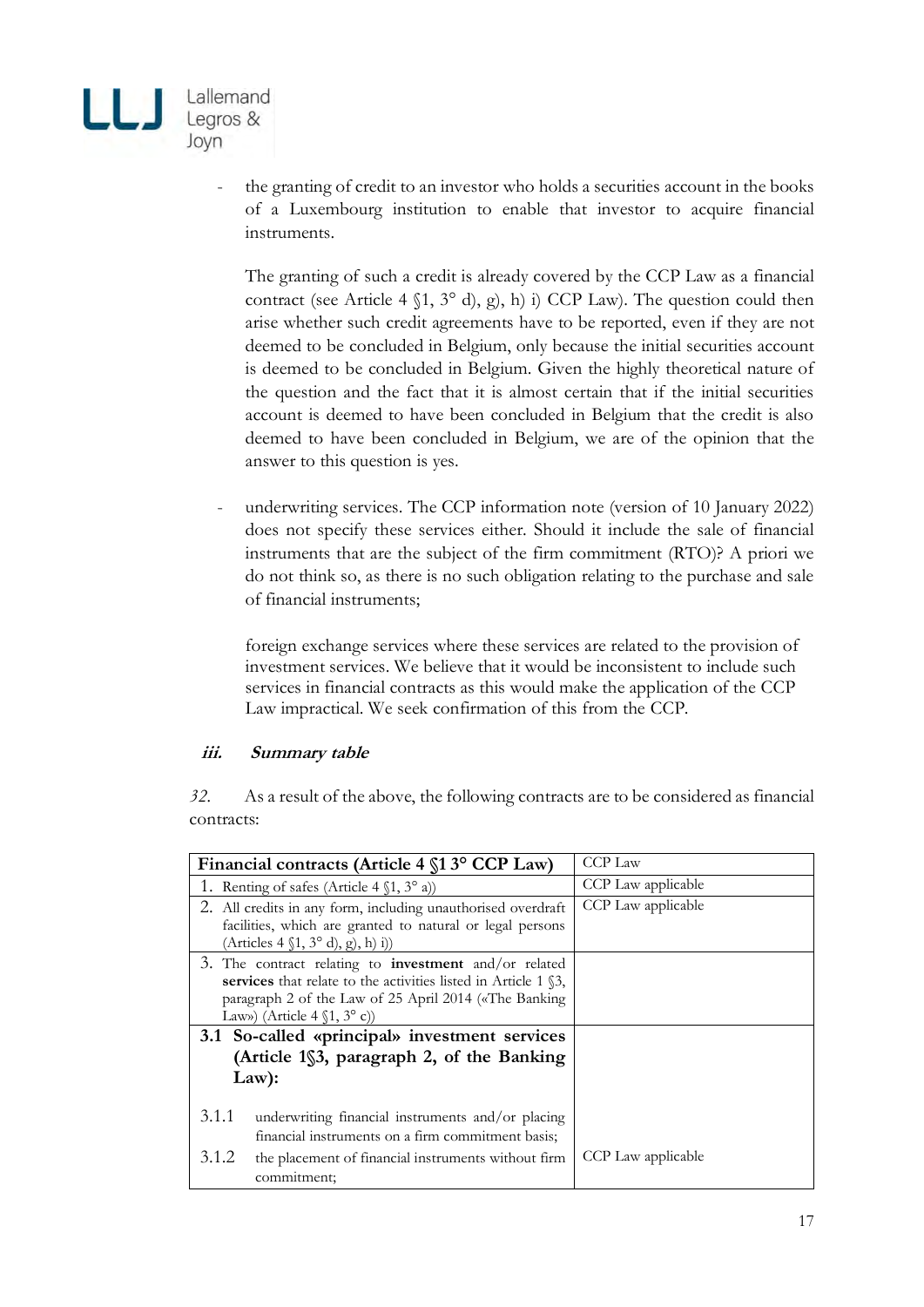

# Joyn

| 3.1.3<br>the operation of a multilateral trading facility; or the                                                                                                                                             |                                                                                                                                                                                                           | CCP Law applicable                                            |
|---------------------------------------------------------------------------------------------------------------------------------------------------------------------------------------------------------------|-----------------------------------------------------------------------------------------------------------------------------------------------------------------------------------------------------------|---------------------------------------------------------------|
|                                                                                                                                                                                                               | operation of an organised trading facility                                                                                                                                                                | CCP Law applicable                                            |
|                                                                                                                                                                                                               | "ancillary"<br>3.2 So-called<br>investment                                                                                                                                                                |                                                               |
|                                                                                                                                                                                                               | services :                                                                                                                                                                                                |                                                               |
| 3.2.1                                                                                                                                                                                                         | custody and administration of financial instruments<br>on behalf of clients, including custodial and related<br>services, (Article 4 §1, 3° c);                                                           |                                                               |
|                                                                                                                                                                                                               | $\rightarrow$ only the contract for opening securities accounts                                                                                                                                           | CCP Law applicable                                            |
|                                                                                                                                                                                                               | → not RTO, discretionary management or investment<br>advice contracts                                                                                                                                     | CCP Law not applicable                                        |
| 3.2.2<br>cash accounts pending allocation to the acquisition<br>of financial instruments or restitution (e.g. dividends<br>or sale of securities) (Articles 4 §1, 3° c) CCP Law<br>and 533, § 1 Banking Law). |                                                                                                                                                                                                           |                                                               |
|                                                                                                                                                                                                               | $\rightarrow$ cash accounts which are exclusively linked to securities<br>accounts                                                                                                                        | CCP Law in principle applicable (to<br>be confirmed)          |
|                                                                                                                                                                                                               | $\rightarrow$ cash accounts that are not exclusively allocated to<br>securities accounts                                                                                                                  | CCP Law not applicable                                        |
| 3.2.3                                                                                                                                                                                                         | the granting of credit or a loan to an investor to<br>enable him or her to carry out a transaction in one<br>or more financial instruments, in which the firm<br>granting the credit or loan is involved; | CCP Law applicable                                            |
| 3.2.4                                                                                                                                                                                                         | foreign exchange services where such services are<br>related to the provision of investment services or<br>services related to underwriting                                                               | Targeted by the CCP Law but this<br>seems inconsistent to us. |

#### **IV. ON THE APPLICATION OF THE CCP LAW TO CURRENT FINANCIAL CONTRACTS**

*33.* Under the CCP Law, the party responsible for providing information must, with regard to financial contracts (see above) (Article 4 §1, 3°) which are deemed to have been concluded in Belgium (Article 2, 10°):

- communicate to the CCP the existence and termination of the contractual relationship, and

- from 1 January 2022, for financial contracts relating to investment/auxiliary services referred to in Article 4  $\S1$ ,  $3^{\circ}$  c) (mainly securities accounts - see above), communicate, on a half-yearly basis and within one month of the end of the halfyear concerned, the «periodic aggregate amount» of such contracts.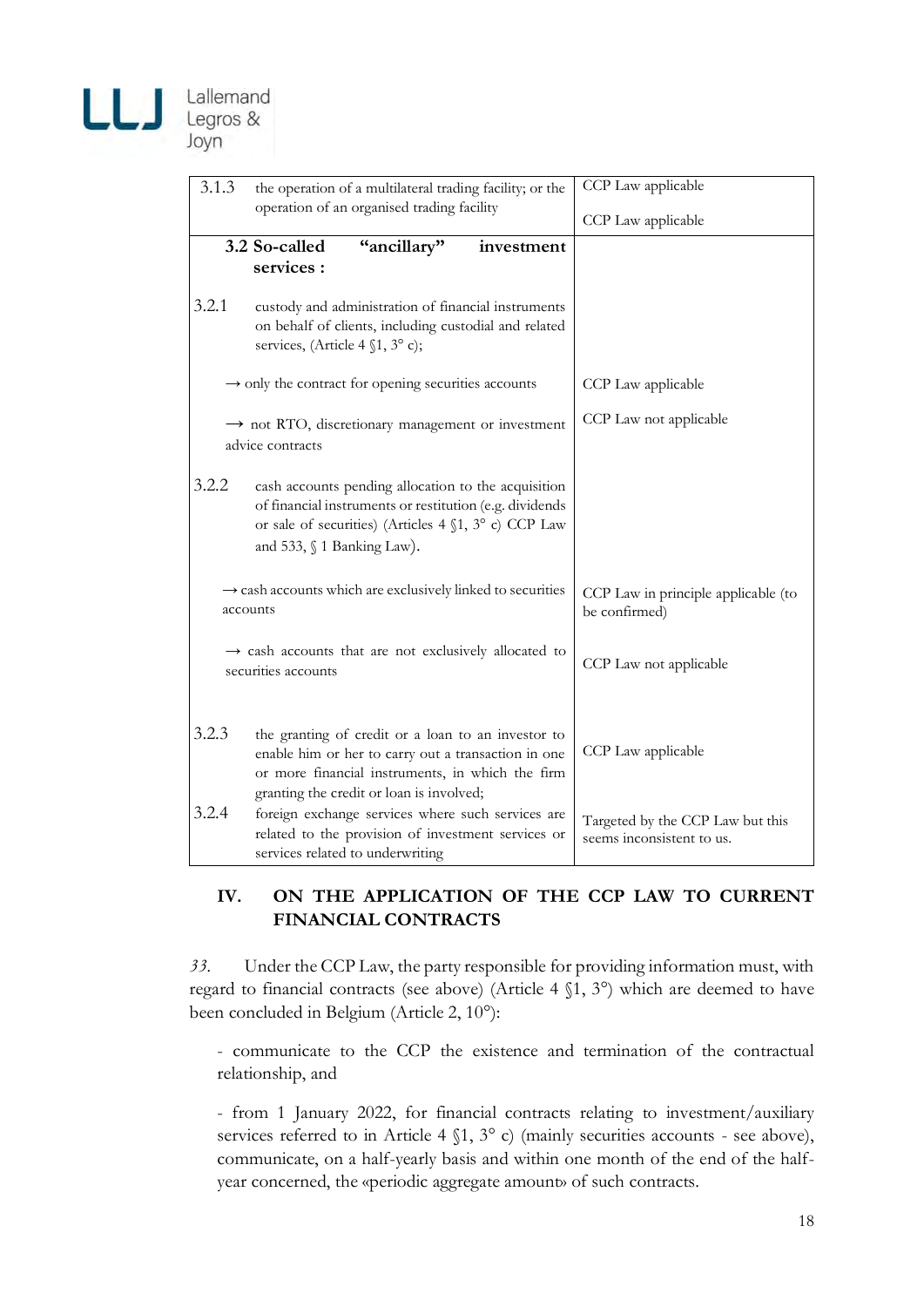

*34.* It follows from the above that the obligations of the CCP Law apply to all current and future contracts, regardless of when they were concluded. There is no socalled "grandfather clause" for contracts predating the law of 8 July 2018.

These obligations may even, where applicable, apply to financial contracts that no longer exist. Indeed, as regards the existence or termination of financial contracts that existed before the entry into force of the law of 8 July 2018, Article 30 of the Royal Decree of 7 April 2019, provides **that before 29 May 2020,** the party responsible for providing information had to communicate to the CCP, for financial contracts existing on 1 January 2020:

- the existence of contracts relating to the rental of a safe (Article 4,  $3^\circ$ , a) of the CCP Law);
- the existence of financial contracts that should have been notified to the "former" CCP pursuant to Article  $1<sup>er</sup>$ ,  $5<sup>°</sup>$  of the Royal Decree of 17 July 2013 (in particular credit agreements and investment services), and which were "unfairly" not notified, by including the information provided for in Articles 6 to 8 (in particular the start and, where applicable, the end of the contractual relationship).

Article 29 §2 of the Royal Decree of 7 April 2019, on the other hand, provides for the obligation to communicate to the CCP information on the beginning and end of all financial contracts that ended in 2019. A priori the CCP Law does not provide for an obligation to correct the failure to communicate to the CCP information on financial contracts that should have been communicated under the former CCP Law (Royal Decree of 17 July 2013) and that ended before 1<sup>er</sup> January 2019. We request confirmation of this from the CCP.

*35.* With regard to the communication of the aggregate amount of ongoing financial contracts relating to investment/auxiliary services, Article 31 §1, 2° of the Royal Decree of 7 April 2019), provides for the obligation to communicate by 31 January 2022 at the latest, the periodic aggregate amounts of the various financial contracts concluded as from 31 December 2020, until 30 June 2021 (CCP information note - version of 10 January 2022)

*36.* As a result of this provision, by 31 January 2022, the party responsible for providing information had to provide the CCP with aggregated information as at 31 December 2020, 30 June 2021 and 31 December 2021 for current contracts for investment/auxiliary services (Article 4(2)(b) RD of 7 April 2019).

In view of these delays, and subject to the outcome of a collective action vis-à-vis the Belgian authorities and/or a further study of the compatibility of these obligations with EU internal market rules, we can only recommend that the necessary steps to provide the requested information be taken quickly.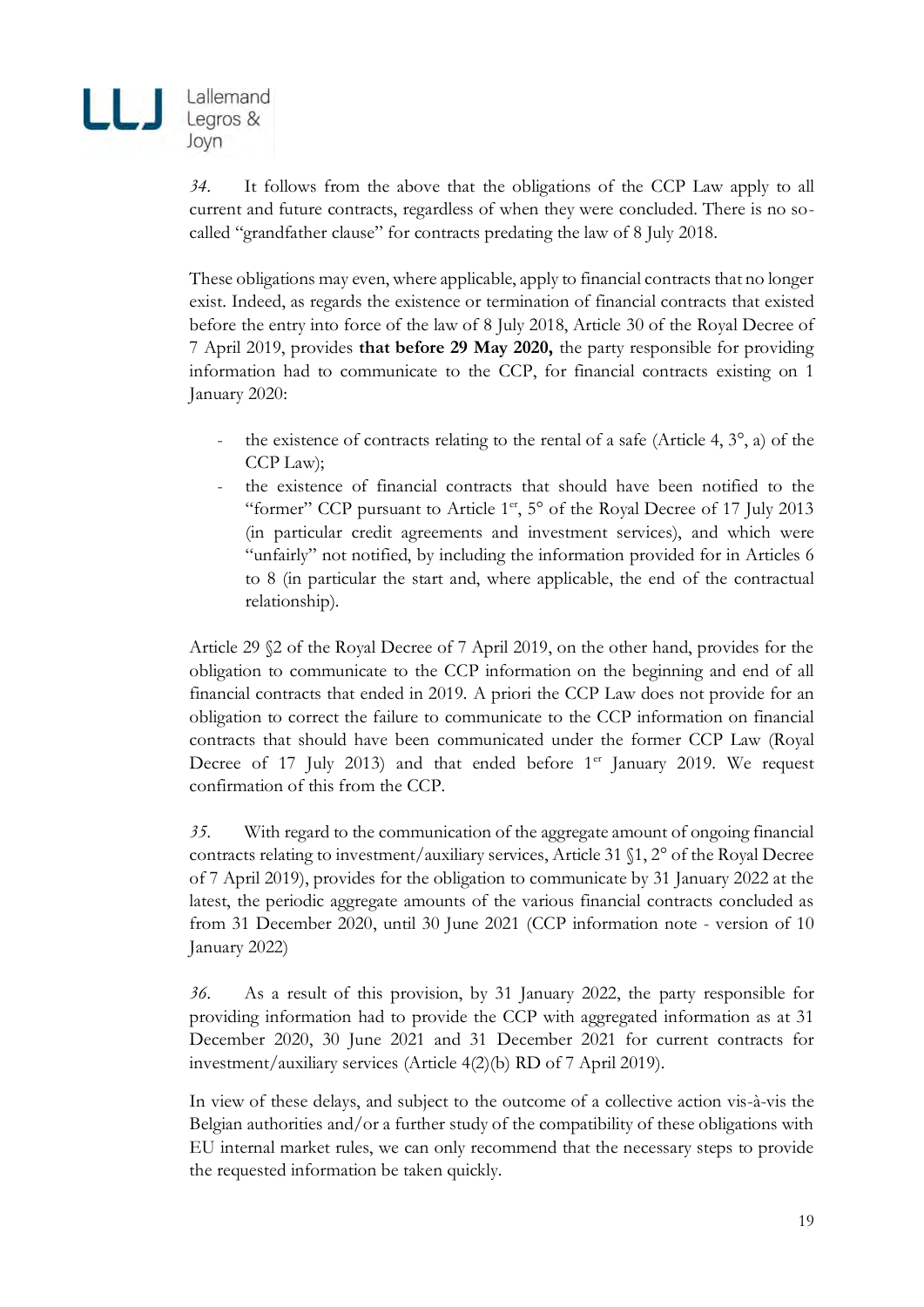

\*  $*$  \*

We hope we have answered your request.

We are of course at your disposal to discuss any of these points further.

Best regards,

Christophe STEYAERT Antoine DAYEZ<br>
christophe.steyaert@llj.be antoine.dayez@llj.be  $\frac{1}{\text{christophe}.\text{steyaert@llj.be}}$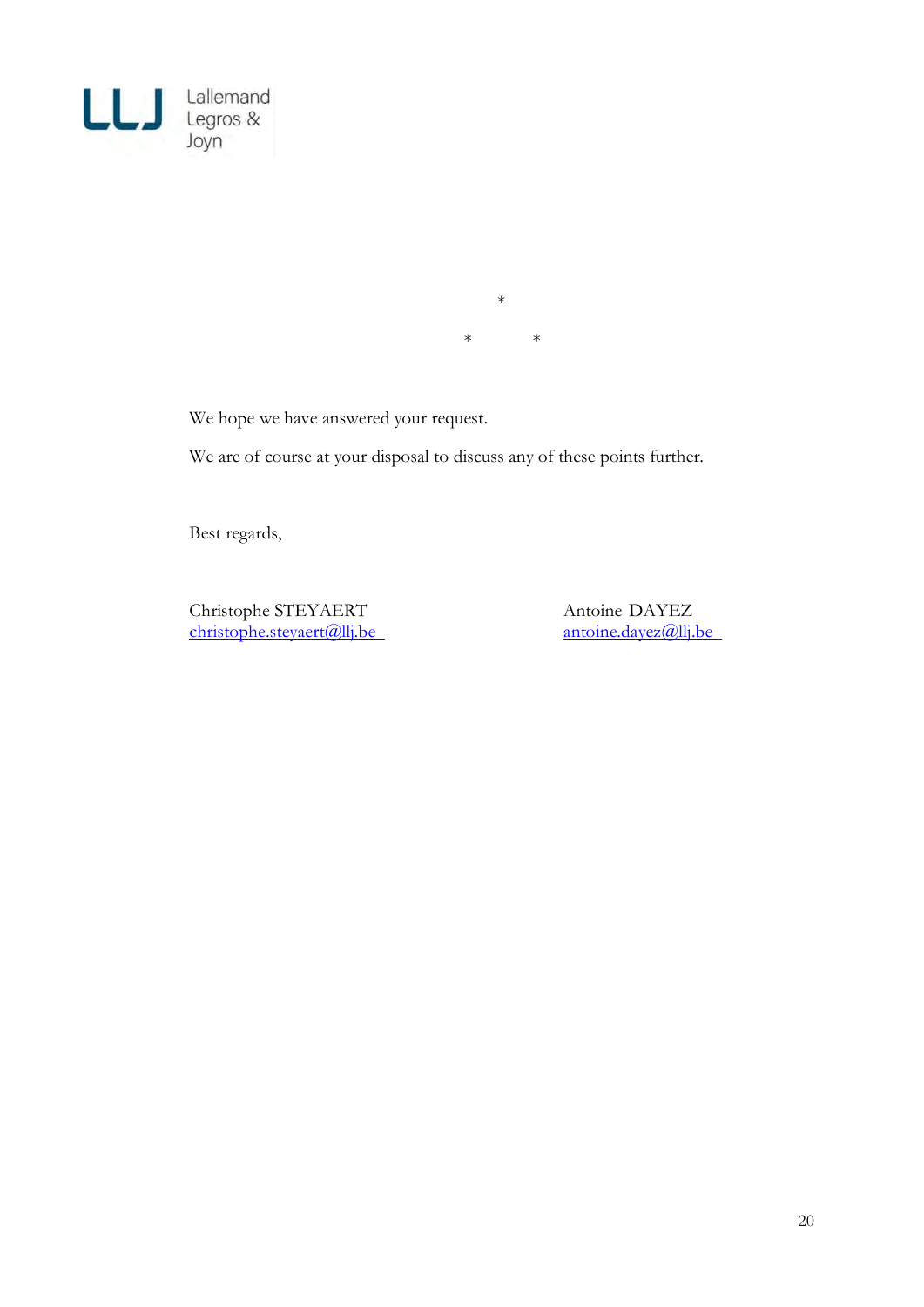

Association des Banques et Banquiers, Luxembourg The Luxembourg Bankers' Association Luxemburger Bankenvereinigung

> **Banque Nationale de Belgique** Point de Contact Central des Comptes et **Contrats Financiers Monsieur Steven Vanackere Monsieur Vincent Venderminnen Madame Vinciane Hendrichs Boulevard de Berlaimont 14 B-1000 Bruxelles Belgique**

Par e-mail: cap.pcc@nbb.be; servicedesk.Cappcc@nbb.be

Luxembourg, le 31 janvier 2022

#### Objet : Application de la loi du 8 juillet 2018 relative au Point de Contact Central telle qu'amendée aux banques établies en dehors de Belgique

Monsieur le Vice-Gouverneur. Monsieur, Madame,

Nous prenons contact avec vous dans le cadre de la loi du 8 juillet 2018 relative au Point de Contact Central (PCC) telle qu'amendée et de son application aux banques établies en dehors de Belgique et exercant dans ce pays certaines activités dans le cadre de la libre prestation de services.

Selon notre compréhension du dispositif en question, les banques établies en dehors de Belgique, en ce comprises celles établies au Luxembourg, sont dans l'obligation de fournir au PCC un certain nombre d'informations relatives à des contrats financiers conclus en Belgique avec leurs clients tels que définis dans ladite loi. Nous comprenons en outre que ces contrats sont irréfragablement réputés être conclus en Belgique (et devront par-delà même être communiqués au PCC) dès lors que ces contrats sont conclus à distance par la banque étrangère usant de la libre prestation de services en Belgique avec un client ayant son siège social, son domicile ou sa résidence habituelle en Belgique.

Ce rattachement des contrats financiers conclus à distance opéré par la législation belge qui s'accompagne d'une obligation déclarative au PCC est source de difficultés pour nos membres qui voudraient se conformer à de telles exigences. En effet, la loi luxembourgeoise du 5 avril 1993 relative au secteur financier telle qu'amendée comporte en son article 41 une obligation au secret professionnel que les banques luxembourgeoises se doivent de respecter sous peine de sanctions pénales. Cette obligation au secret professionnel n'est pas opposable dans un certain nombre de cas limitativement énumérés, notamment lorsque la révélation d'un renseignement est autorisée ou imposée par ou en vertu d'une disposition législative luxembourgeoise. En l'espèce, la loi belge relative au PCC ne peut être constitutive d'une disposition législative luxembourgeoise car elle n'a été



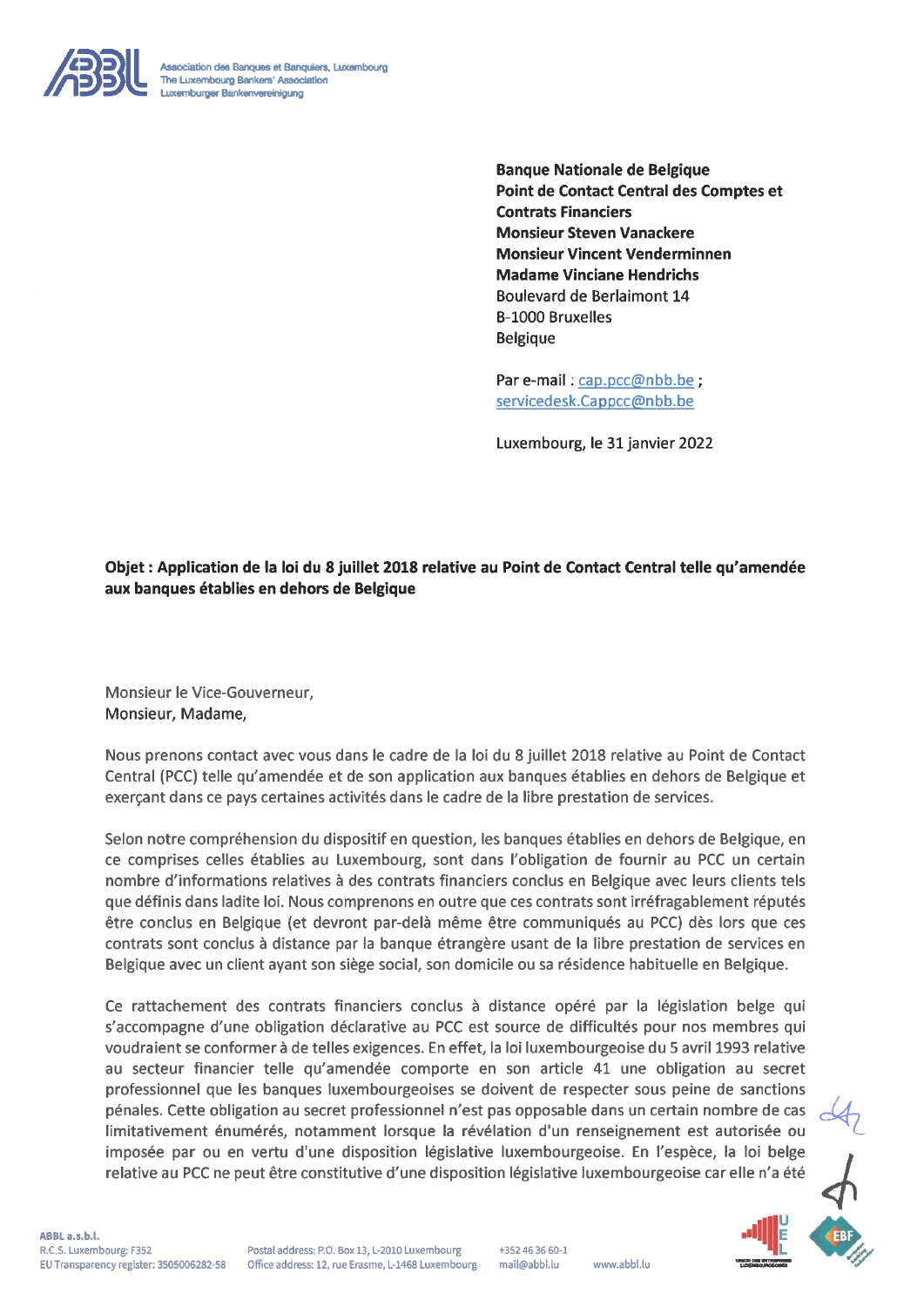

Association des Banques et Banquiers, Luxembourg The Luxembourg Bankers' Association Luxemburger Bankenvereinigung

ni ratifiée ni transposée par le législateur luxembourgeois et ne peut donc constituer une base légale permettant aux banques luxembourgeoises d'opérer une levée du secret professionnel quant aux informations à communiquer au PCC.

Face à ce conflit de lois applicables, la situation des banques luxembourgeoises voulant se conformer aux exigences de ces deux législations respectives est pour le moins délicate dans la mesure où elle peut appeler des sanctions d'un côté ou de l'autre de la frontière dépendant du non-respect de la norme en question. Si nos membres comprennent l'objectif de la législation belge sous revue, une mise en conformité avec celle-ci dans les délais actuellement impartis nous paraît, au regard des contraintes précédemment évoquées, difficilement envisageable. Nous rappelons à cet égard d'une part que c'est de façon informelle seulement que nos membres ont été informés de l'existence de cette législation, aucune notification préalable n'ayant apparemment été faite aux autorités de contrôle luxembourgeoises et d'autre part que la présomption irréfragable selon laquelle les contrats conclus à distance sont réputés conclus en Belgique n'a été introduite que par la loi du 2 décembre 2021 entrée en vigueur que le 24 décembre 2021, soit un mois à peine avant la première échéance de communication applicable, fixée le 31 janvier 2022. Un tel calendrier ne laisse qu'un délai extrêmement réduit aux banques concernées en vue de se conformer aux nouvelles obligations imposées par la loi. Le champ matériel d'application du dispositif nous paraît par ailleurs rester ouvert à interprétation et fait actuellement l'objet d'une revue par un conseil juridique en Belgique mandaté par nos soins.

Nos membres doivent, afin de se mettre en conformité avec le dispositif sous revue, non seulement analyser les dispositions en question de manière à appréhender correctement le champ de leurs obligations sous une législation étrangère, mais doivent veiller en parallèle au respect de leur obligation au secret professionnel sous le droit luxembourgeois. A cette fin, et sauf dispositions contraires introduites par notre régulateur, il importe de recueillir le consentement du client à la divulgation des informations pertinentes au PCC, un exercice qui, compte tenu des contraintes légales, réglementaires et opérationnelles auxquelles nos membres font face, nécessitera un délai minimum de quelques mois. En effet, si le consentement du client quant à la communication d'informations au PCC est obtenu par la banque luxembourgeoise concernée afin de se conformer aux exigences de la loi belge, le client n'est plus à même d'alléguer une violation du secret professionnel à l'encontre de la banque procédant à ladite communication. Ce travail d'analyse juridique et de collecte des consentements des clients ne pourra cependant être effectué qu'au bout d'une certaine période à l'issue de laquelle les banques luxembourgeoises seront à même de procéder à la communication des informations au PCC.

Dans ce contexte, nous nous permettons de solliciter, pour le compte de nos membres, un délai additionnel pour la remise des premières déclarations suivant les obligations prévues pour les établissements financiers établis en dehors de Belgique.

Une telle extension, outre qu'elle permettrait aux établissements concernés de déterminer la portée de leurs obligations découlant du dispositif sous revue et de concilier, en temps utile, ces obligations avec celles découlant de leur droit national, ne nous paraît pas remettre en cause les objectifs légitimes de lutte contre le blanchiment d'argent et l'évasion fiscale, auxquels nous souscrivons pleinement, alors que l'essentiel des informations requises fait déjà l'objet d'un échange périodique entre le Luxembourg et la Belgique dans le cadre de la directive européenne relative à la coopération administrative dans le domaine fiscal.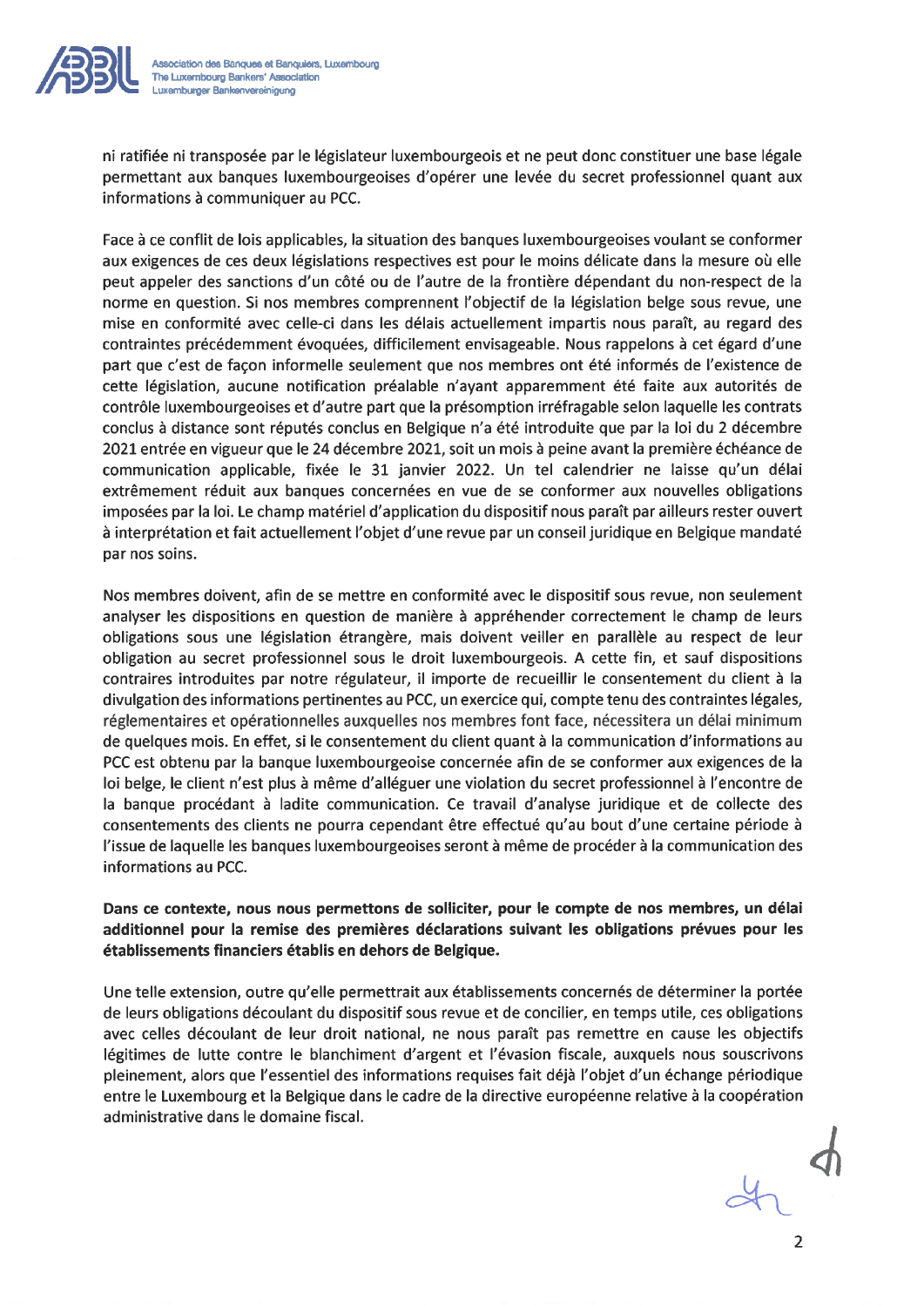

Association des Banques et Banquiers, Luxembourg The Luxembourg Bankers' Association Luxemburger Bankenvereinigung

Restant bien volontiers à disposition de votre administration pour évoquer plus avant ces questions, nous vous prions d'agréer, Monsieur le Vice-Gouverneur, Monsieur, Madame, l'expression de nos salutations les plus respectueuses.

**Yves MAAS CEO Head of the Management Board** 

**Guy HOFF** MANN Président

Copie pour information :

- Madame Yuriko Backes, Ministre des Finances, Grand-Duché de Luxembourg  $\ddot{\phantom{a}}$
- $\omega$ Monsieur Claude Marx, Directeur Général, Commission de Surveillance du Secteur Financier, Grand-Duché de Luxembourg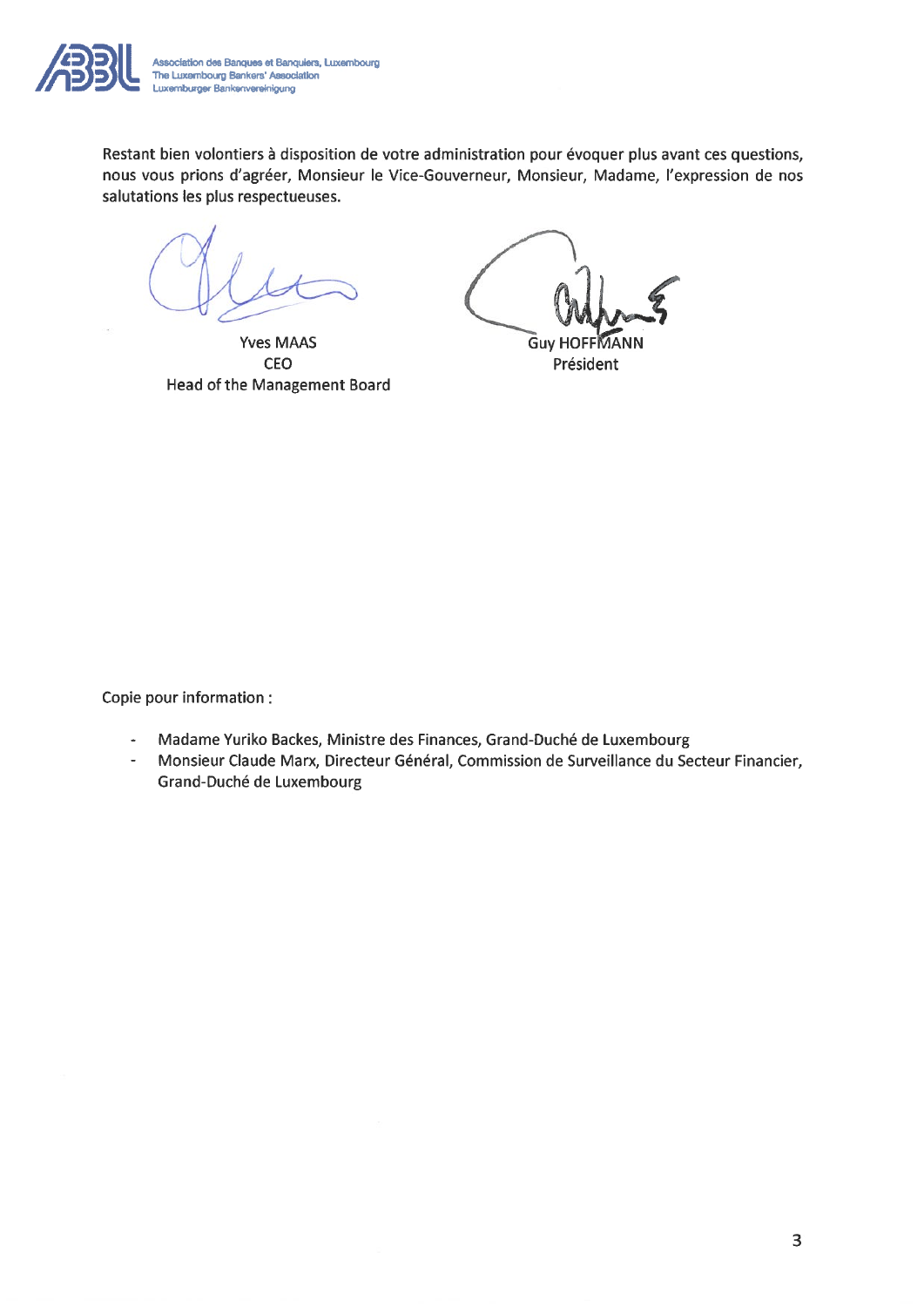

LE VICE-GOUVERNEUR

**Confidentiel**

Monsieur Guy Hoffmann Monsieur Yves Maas Association des Banques et des Banquiers, Luxembourg P.O. Box 13 L-2010 Luxembourg GRAND-DUCHÉ DU LUXEMBOURG

Bruxelles, le 18 février 2022

Monsieur Hoffmann, Monsieur Maas,

J'ai pris avec intérêt connaissance de votre courrier du 31 janvier 2022. Veuillez cependant noter qu'en tant qu'opératrice du point de contact central des comptes et contrats financiers, la Banque nationale de Belgique n'a pas été habilitée par le législateur à interpréter la loi du 18 juillet 2018 organique de ce dernier, ni à en préciser le champ d'application.

Elle n'a pas davantage été habilitée à octroyer des termes et délais pour s'y conformer, l'autorité chargée du contrôle du respect de cette loi et de l'imposition de sanctions étant en l'occurrence l'Administration de la Trésorerie du Service public fédéral Finances. Nous vous invitons dès lors à adresser votre lettre à cette dernière Administration.

Je vous prie d'agréer, Messieurs, l'assurance de ma considération la plus distinguée.

Steven Vanackere

vos références votre correspondant vos références von de la votre correspondant vos de la Data Collection Unit

2022-01-31 Vandernimmen Vincent Banque nationale de Belgique SA numéro d'entreprise:<br>tél./GSM: + 32 02 221 53 26 boulevard de Berlaimont 14 0203.201.340 boulevard de Berlaimont 14 nos références vincent.vanderminnen@nbb.be 1000 Bruxelles RPM Bruxelles DDCL/2022/215/VV/cl BELGIQUE www.bnb.be